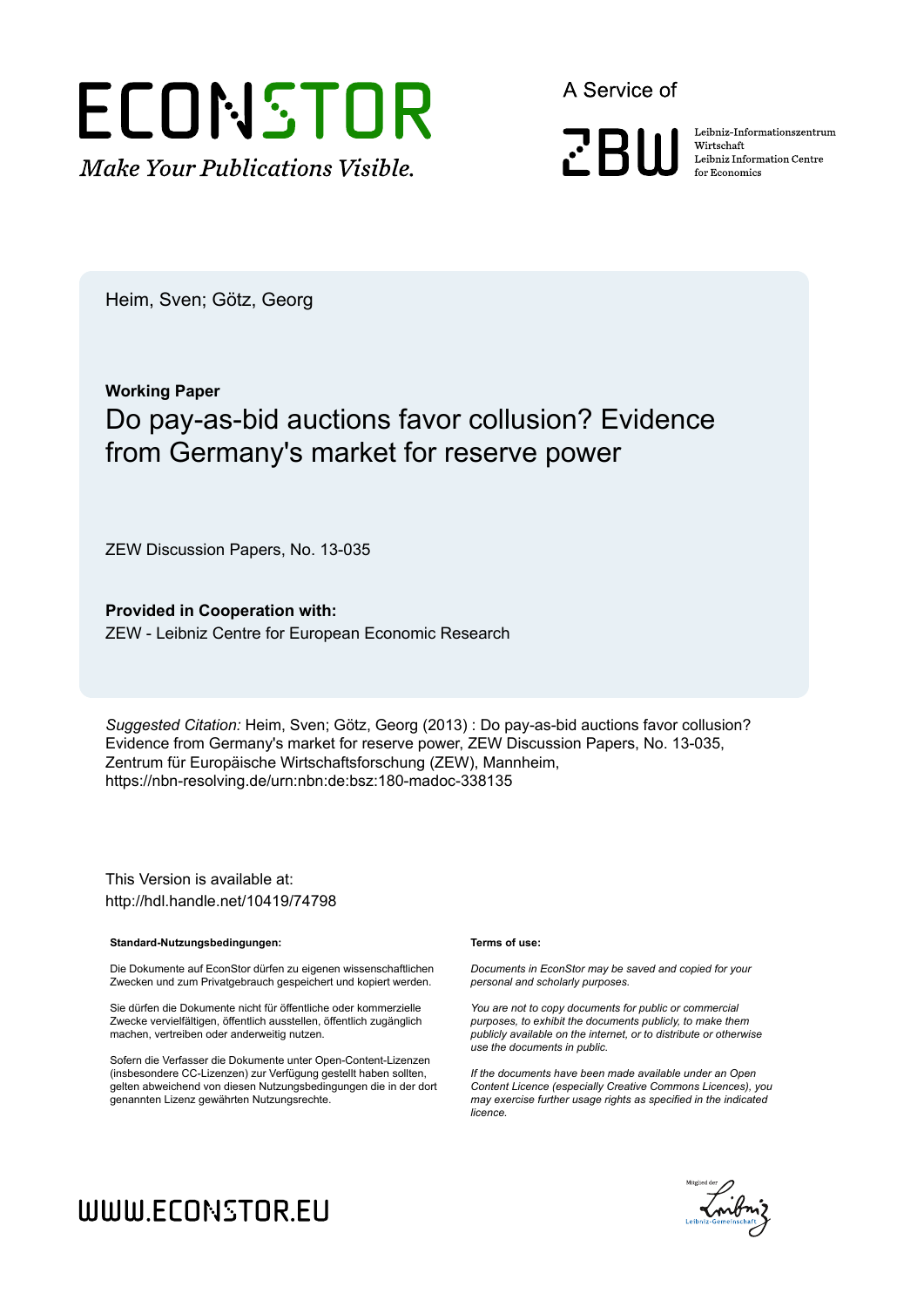Discussion Paper No. 13-035

# **Do Pay-as-bid Auctions Favor Collusion? Evidence from Germany's Market for Reserve Power**

Sven Heim and Georg Götz

**ZEW** 

Zentrum für Europäische Wirtschaftsforschung GmbH

Centre for European Economic Research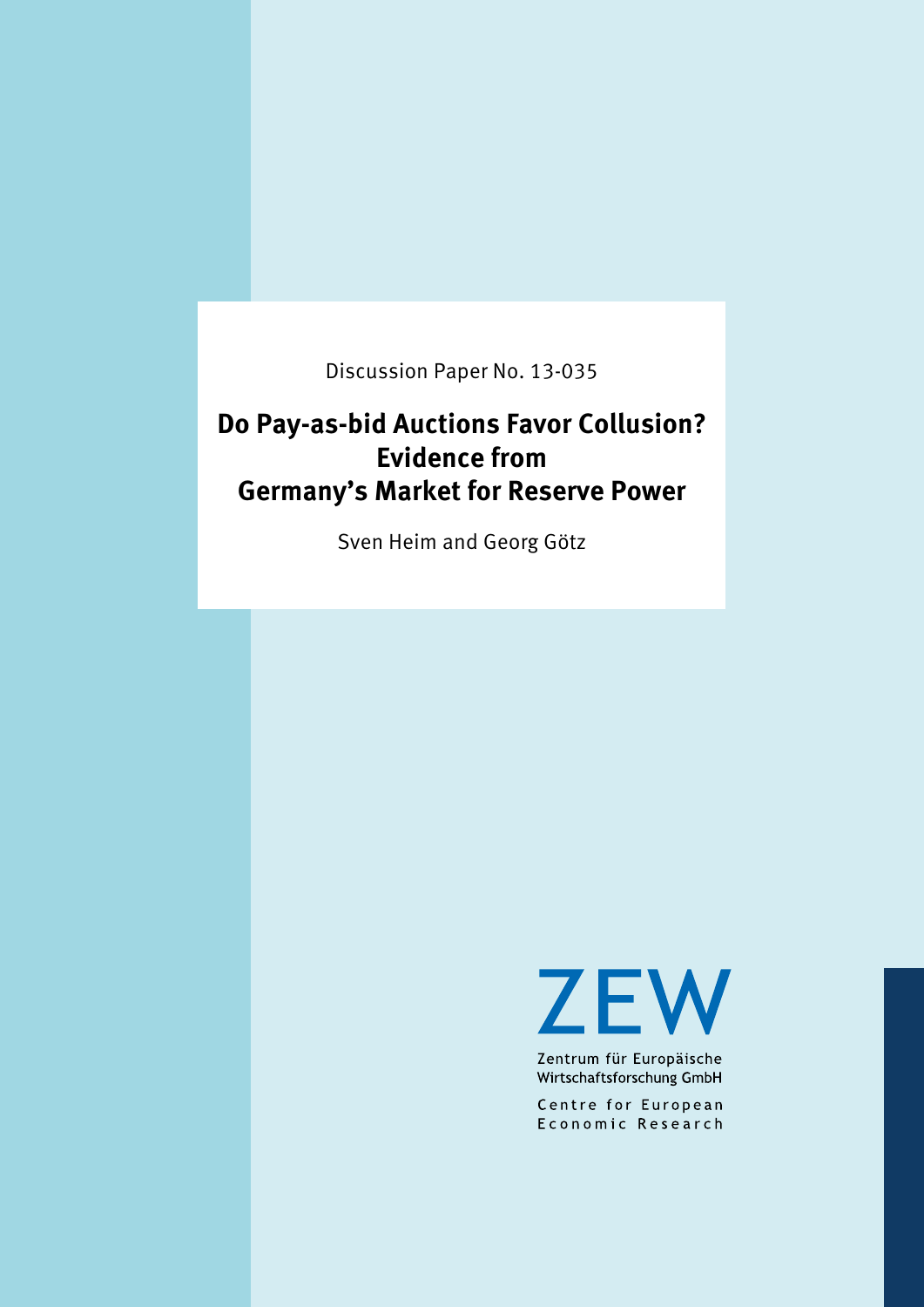Discussion Paper No. 13-035

# **Do Pay-as-bid Auctions Favor Collusion? Evidence from Germany's Market for Reserve Power**

Sven Heim and Georg Götz

Download this ZEW Discussion Paper from our ftp server: http://ftp.zew.de/pub/zew-docs/dp/dp13035.pdf

Die Discussion Papers dienen einer möglichst schnellen Verbreitung von neueren Forschungsarbeiten des ZEW. Die Beiträge liegen in alleiniger Verantwortung der Autoren und stellen nicht notwendigerweise die Meinung des ZEW dar.

Discussion Papers are intended to make results of ZEW research promptly available to other economists in order to encourage discussion and suggestions for revisions. The authors are solely responsible for the contents which do not necessarily represent the opinion of the ZEW.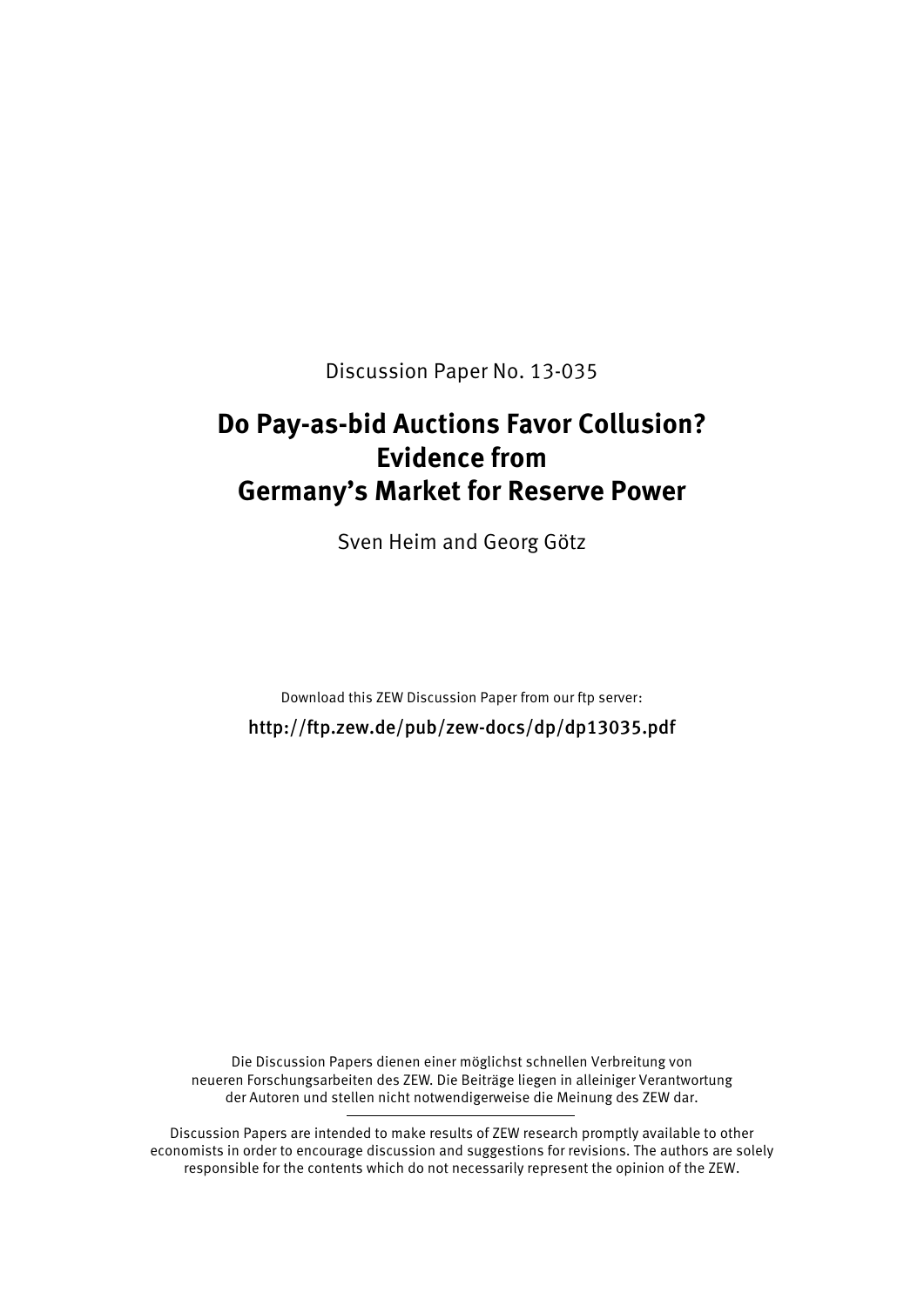# **Executive Summary**

Using bidding data on a firm-level basis which we received from the German Federal Network Agency (Bundesnetzagentur) we analyze a drastic price increase in the market for negative secondary reserve power in Germany between 2009 and 2010. As there were no conspicuous movements on the spot market of the European Energy Exchange (EEX) which serves as a substitute market for the owners of generation capacity eligible for producing reserve power, the price increase did not appear to be driven by increased costs. Against the background of several market-design modifications aiming to increase competition and liquidity in Germany's market for reserve power during recent years and an increasing number of market participants the price increase was even more surprising.

We study market structures and market power in the first stage and apply common measures like HHI, Concentration Ratios as well as measures developed for electricity markets like Pivotal Supplier Index (RSI) and Residual Supply Index (RSI). We identified a concentrated market with highly pivotal suppliers in an environment with completely price-inelastic demand and high entry barriers. Subsequently we analyzed individual bid strategies with regard to the present pay-as-bid auction design and its "guess the clearing price" principle. Our results suggest that the price increase can be traced back to a reduction in supply of the most dominant supplier and the interaction of the two most dominant suppliers' bidding strategies afterwards. Thereby a spiraling price increase was initiated by repeated pretended "bad guessing" and prices maintained on a higher level even after supply was brought back to its initial volume again.

We demonstrate the absurdity of the "guess the clearing price" idea behind discriminatory auctions in an environment with highly pivotal suppliers, inelasticity of demand, repeated auctions and the absence of demand uncertainty. While the first three characteristics can be found in virtually all energy markets, validity of our findings for energy markets in general depends on the degree of demand uncertainty and the frequency of similar market situations. Thus, given regulatory threats, the deemed main advantage of pay-as-bid auctions over uniform price auctions and the popular belief that they reduce dominant suppliers' withholding incentives and diminish their ability to tacitly collude can be rebutted as general rule. In fact, while strategic capacity withholding immediately leads to higher average prices for all suppliers in uniform price auctions, in pay-as-bid auctions bidders do not directly benefit from it but can generate extra-profits lagged by one period. We conclude that proving abusive behavior becomes harder in discriminatory auctions even when cost estimation is feasible since suppliers can hide behind the "guess the clearing price" principle and guessing prices wrong is not sufficient for legal prosecution.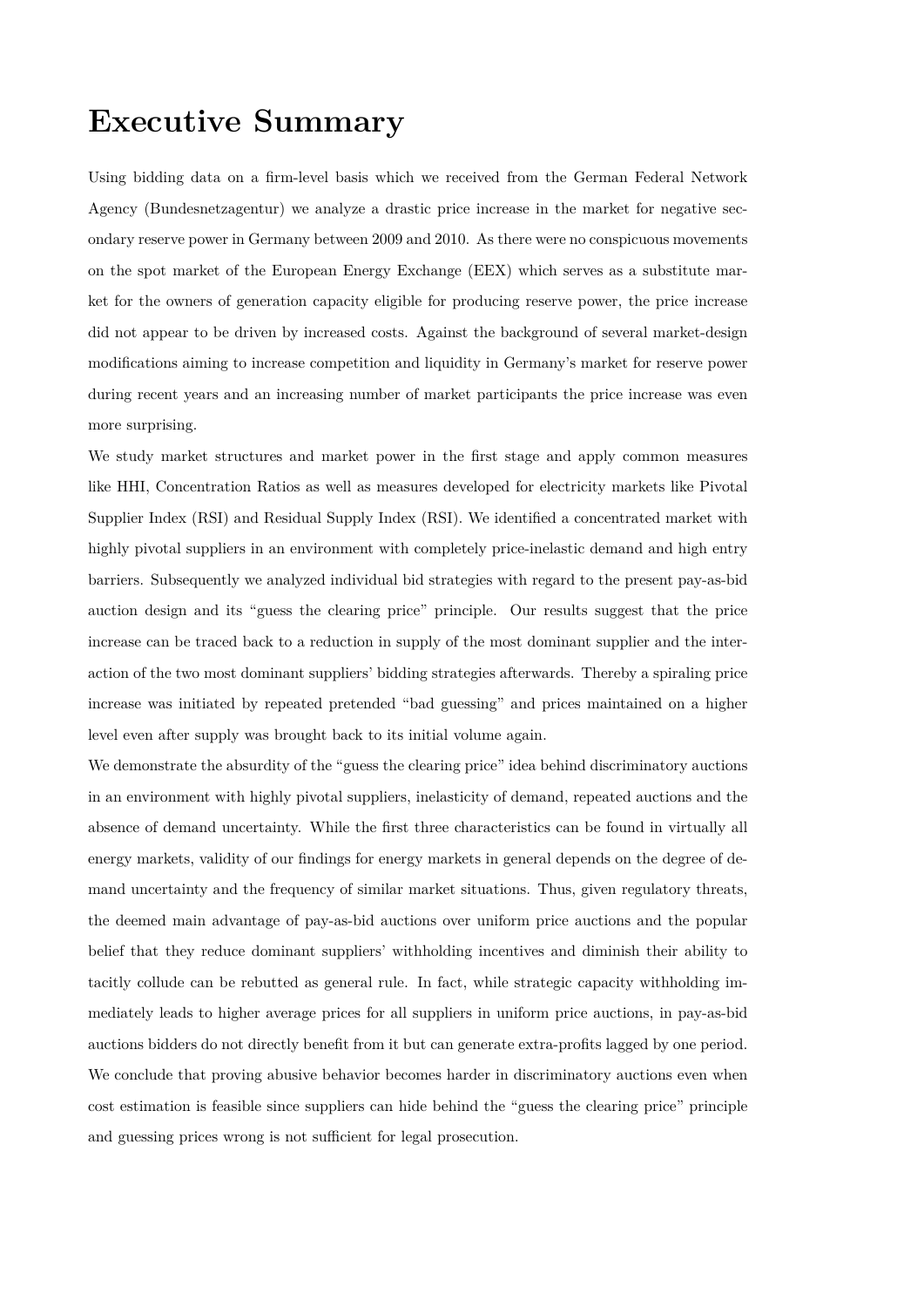# **Das Wichtigste in Kürze**

Trotz diverser Modifikationen des Marktdesigns, die darauf abzielten den Wettbewerb im Markt für Regelenergie zu stärken und die Liquidität des Marktes zu erhöhen, kam es zu einem drastischen Preisanstieg und einem Rückgang der Angebotskapazität im Markt für negative Skundärregelleistung zwischen 2009 und 2010. Da während der Beobachtungsperiode keine auffälligen Entwicklungen am Spotmarkt der European Energy Exchange (EEX), der für die Regelenergieanbieter ein Substitutionsmarkt darstellt und folglich die Opportunitätskosten determiniert, beobachtet werden konnten, kann die Preiserhöhung nicht durch einen Kostenanstieg begründet werden. Vor dem Hintergrund diverser Markteintritte im relevanten Zeitraum erscheint der Preisanstieg noch verwunderlicher.

Zur Analyse des Preisanstiegs wurden uns von der Bundesnetzagentur anbieterscharfe Gebotsdaten zur Verfügung gestellt. In einem ersten Schritt werden Marktstrukturen und Marktmachtsituation mit gängigen Indizes wie HHI und Konzentrationsraten sowie energiespezifische Indizes der Pivotal Supplier Index (PSI) und der Residual Supply Index (RSI) untersucht. Dabei wird ein stark konzentrierter Markt mit hochgradig pivotalen Anbietern in einer Umgebung mit unelastischer Nachfrage und hohen Eintrittsbarrieren identifiziert. Im nächsten Schritt werden individuelle Bietstrategien unter Berücksichtigung des vorliegenden pay-as-bid Auktionsprinzips mit seinem "Rate den Grenzpreis" Prinzip analysiert. Unsere Ergebnisse weisen darauf hin, dass der Preisanstieg auf eine zwischenzeitliche Reduktion der Angebotskapazität des marktmächtigsten Anbieters und anschließender Interaktion der beiden marktmächtigsten Anbieter zurückgeführt werden kann. Durch die Angebotsverknappung und wiederholt vorgetäuschtem "schlechtem Raten" kam es so zunächst zu einem spiralförmigen Preisanstieg; die Preise verblieben jedoch auch auf einem höheren Niveau nachdem die Angebotskapazität wieder auf ihr ursprüngliches Niveau zurückgeführt wurde.

Unsere Ergebnisse deuten darauf hin, dass dem pay-as-bid Mechanismus eine wesentliche Rolle bei der Erklärung des Preisanstiegs zukommt. Die verbreitete Meinung, dass pay-as-bid Auktionen gegenüber uniform price Auktionen den wesentlichen Vorteil besitzen, Anreize zu strategischer Kapazitätszurückhaltung zu eliminieren und Kollusion zu erschweren, kann dabei als generelle Regel widerlegt werden, sobald eine Regulierungsbehörde den Markt überwacht und Auktionen wiederholt stattfinden. Zwar führt strategische Kapazitätszurückhaltung in Knappheitssituationen bei uniform price Auktionen unmittelbar zu höheren Preisen für alle Anbieter, jedoch können die Anbieter mit ein-periodischer Verzögerung auch in pay-as-bid Auktionen dadurch höhere Erlöse realisieren. Eine Kostenbindung der Preise ist in pay-as-bid Auktionen aufgrund des "Rate den Grenzpreis" Prinzip zudem nicht möglich. Die Macht der Regulierungsbehörde und somit das Abschreckungsinstrument wird dadurch deutlich eingeschränkt. Der Nachweis von missbräuchlichem Verhalten ist in pay-as-bid Auktionen folglich schwerer, da die Anbieter sich hinter dem "Rate den Grenzpreis" Prinzip verstecken können und schlechtes Raten von Preisen kein hinreichender Grund für strafrechtliche Verfolgung darstellt.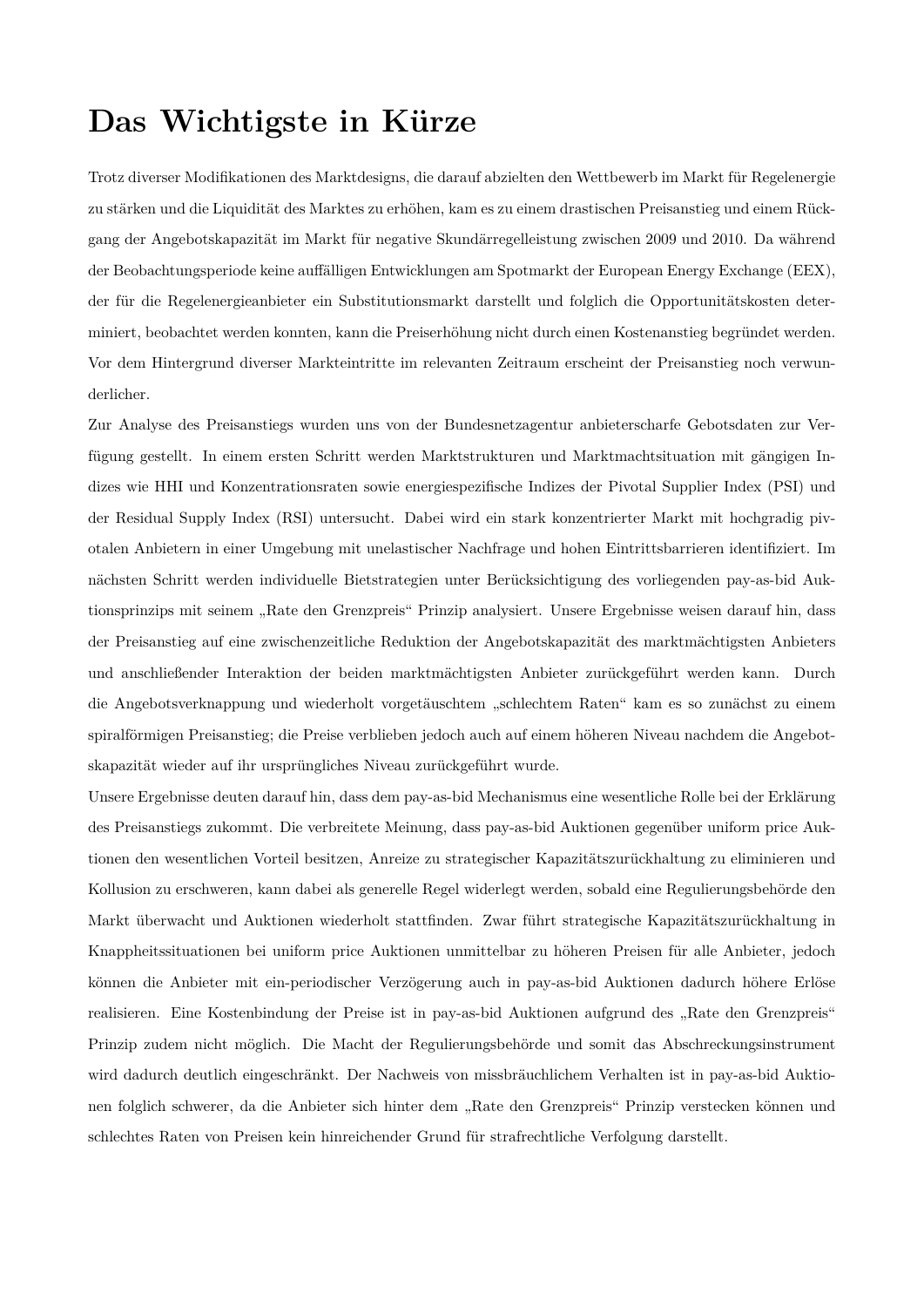# Do pay-as-bid auctions favor collusion? - Evidence from Germany's market for reserve power<sup>∗</sup>

Sven Heim † , Georg Götz‡

June 7, 2013

#### **Abstract**

We analyze a drastic price increase in the German auction market for reserve power, which did not appear to be driven by increased costs. Studying the market structure and individual bidding strategies, we find evidence for collusive behavior in an environment with repeated auctions, pivotal suppliers and inelastic demand. The price increase can be traced back to an abuse of the auction's pay-as-bid mechanism by the two largest firms. In contrast to theoretical findings, we show that pay-as-bid auctions do not necessarily reduce incentives for strategic capacity withholding and collusive behavior, but can even increase them.

*Keywords*: Auctions, Collusion, Market Power, Energy Markets, Reserve Power, Balancing Power *JEL-codes*: D43, D44, D47, L11, L13

<sup>∗</sup>We are indebted to Justus Haucap, Kai Hueschelrath, Sebastian Just, Vigen Nikogosian, Matthias Otte (German Federal Network Agency), Jochen Patt (German Federal Network Agency), Dominik Schober, Florian Smuda and Michael Waterson for valuable comments on previous versions of the paper.

<sup>†</sup>ZEW Centre for European Economic Research, Competition and Regulation Research Group; MaCCI Mannheim Centre for Competition and Innovation; University of Gießen; Address: L7,1, 68161 Mannheim, Germany; Email: heim@zew.de.

<sup>‡</sup>University of Gießen, Email: Georg.Goetz@wirtschaft.uni-giessen.de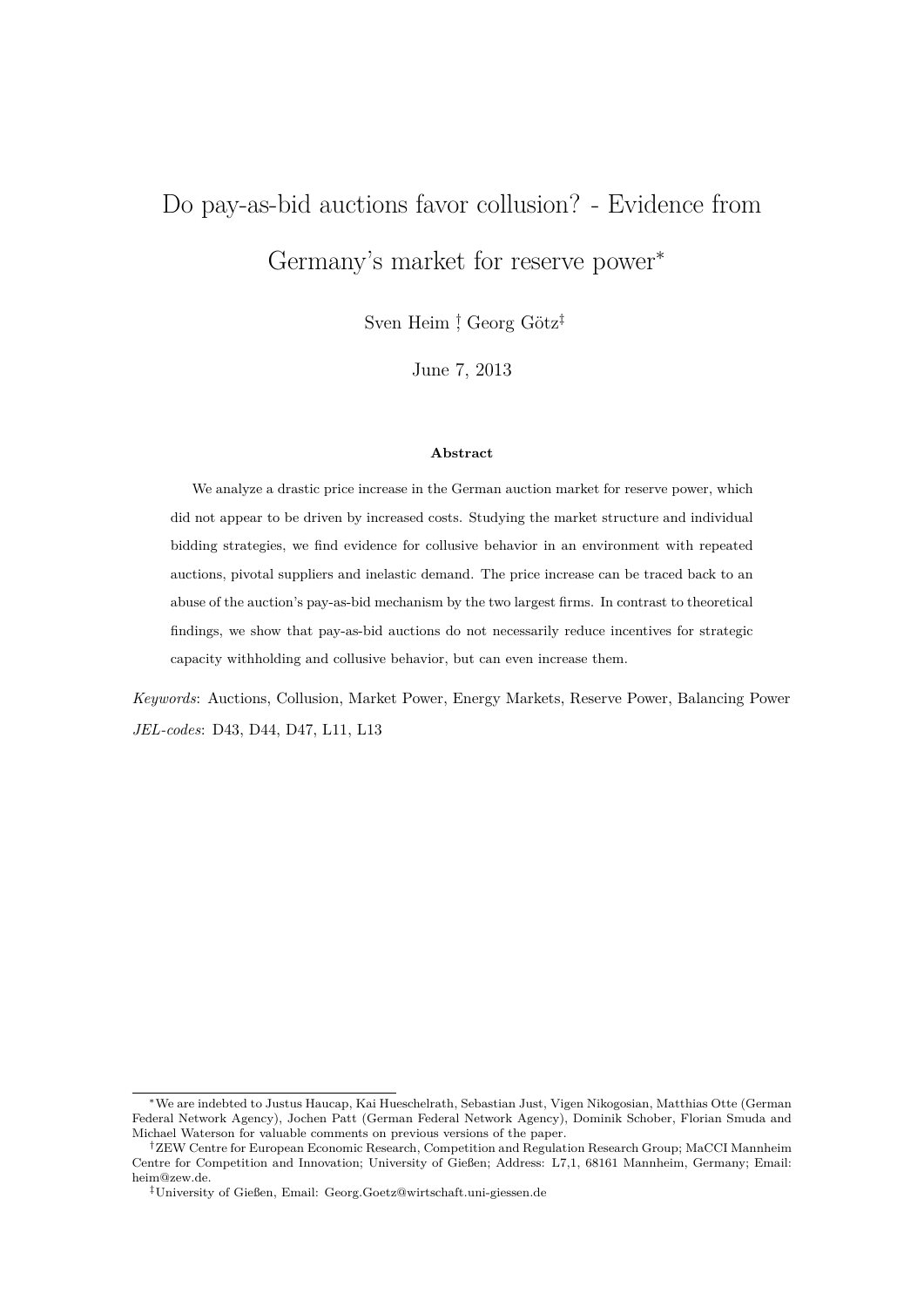### **1 Introduction**

As many energy markets suffer from vulnerability to the abuse of market power, market design in general and auction design in particular is crucial to achieve efficient outcomes. Especially when bearing in mind that already little market design flaws result in tens of millions of extra costs, the evaluation of gaming incentives under different auction designs appears extremely important. During recent years academics as well as policy makers have debated on the superiority of either the uniform-price (UPA) or the discriminatory auction (also called the pay-as-bid auction, hereinafter PABA and PAB, respectively), trying to answer the question which mechanism is more appropriate to diminish susceptibility of electricity markets to market manipulation. Even though the UPA has several crucial advantages over the PABA (e.g. Cramton and Stoft, 2007), it is widely agreed that the PABA is less subject to collusion and strategic supply reduction. Our analysis, however, suggests the contrary.

Using bidding data on a firm-level basis which we received from the German Federal Network Agency (Bundesnetzagentur) we analyze a drastic price increase in the market for secondary reserve power in Germany between  $2009$  and  $2010<sup>1</sup>$ . As there were no conspicuous movements on the spot market which serves as a substitute market for the owners of generation capacity eligible for producing reserve power, the price increase did not appear to be driven by increased costs. Against the background of several market-design modifications aiming to increase competition and liquidity in Germany's market for reserve power during recent years and an increasing number of market participants the price increase was even more surprising.

In particular, we focus on market power issues and individual bidding behavior with regard to the present discriminatory auction design. Our results suggest that the price increase was triggered by strategic interaction of the two most powerful firms which can be traced back to an abuse of the "guess the clearing price" principle of discriminatory auctions through repeated pretended bad guessing. We show that auction design is a crucial instrument for the regulatory authority's monitoring power and the mitigation of problems arising from market power and collusion. Furthermore, we demonstrate the absurdity of the "guess the clearing price" idea behind discriminatory auctions in an environment with highly pivotal suppliers, inelasticity of demand, repeated auctions and the absence of demand uncertainty. While the first three characteristics can be found in virtually all energy markets, validity of our findings for energy markets in general depends on the degree of demand uncertainty and the frequency of similar market situations.

To the best of our knowledge this is the first paper providing empirical evidence on collusive behavior in a PABA organized electricity market and thus rebuts the popular belief that this pricing

<sup>&</sup>lt;sup>1</sup>In Germany as in the whole ENTSO-E (European Network of Transmission System Operators for Electricity) area there are three different qualities (and thus markets) of reserve power: Primary Reserve, Secondary Reserve and Tertiary Reserve (also called minute reserve).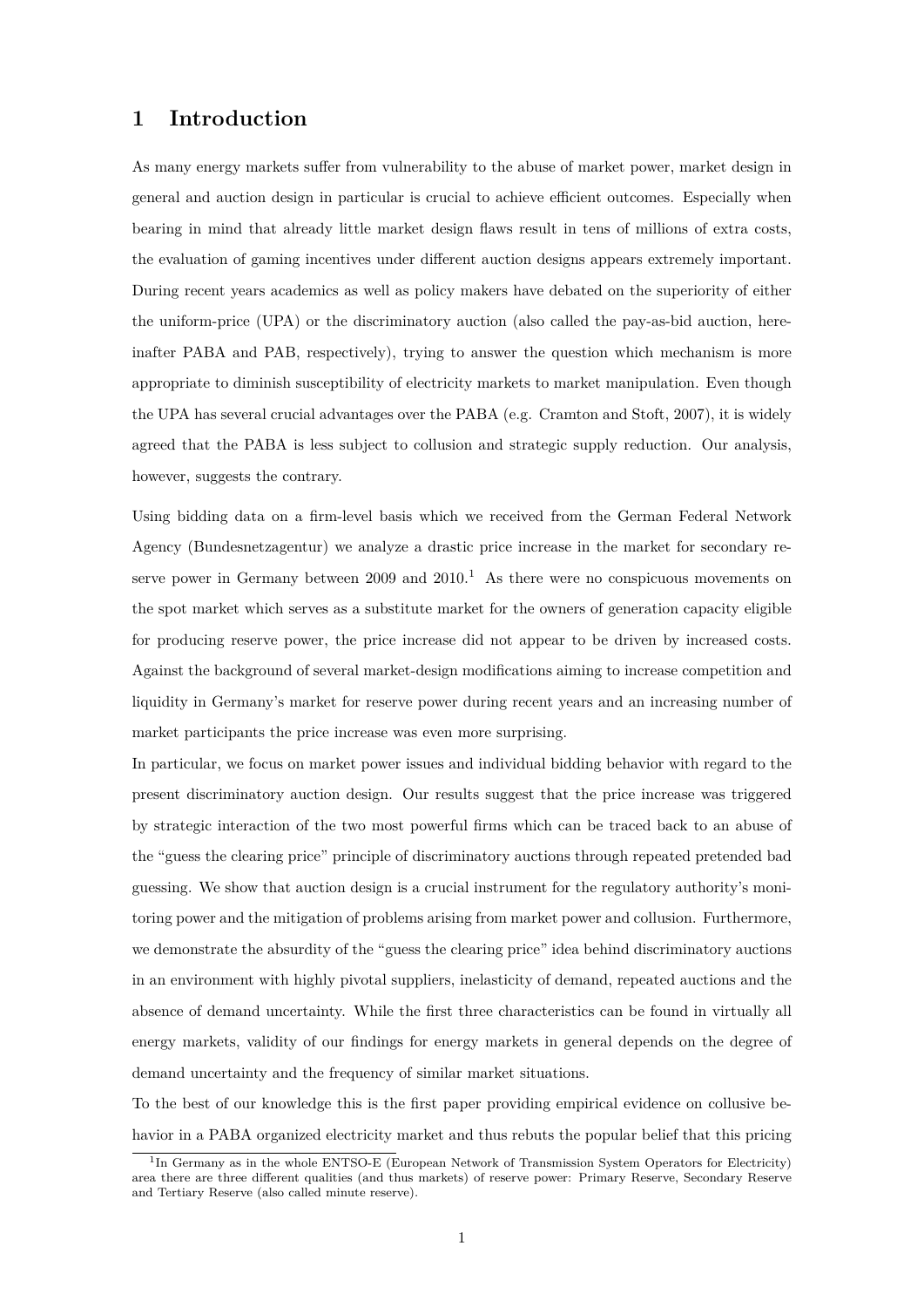system is less subject to collusion and strategic capacity withholding problems; to the contrary: it can even increase them. As there is a vast array of literature in auctions it is somehow surprising that one additional important difference between uniform and discriminatory pricing has been largely neglected: the regulatory authority's ability for legal prosecution. To our knowledge only Kahn et al. (2001) shortly mention the greater transparency of bidding behavior under a UPA in detecting collusive or quasi-collusive pricing as "another possibly important difference". In the course of this paper we will show that this difference is crucial for detecting and mitigating incentives to exercise market power since PABA reduce monitoring power and intervention legitimation of regulatory authorities.

The remainder of this paper is structured as follows: Subsequent to a review of the related literature in section 2, an overview of functioning and design of the reserve power market and our motivation is carried out in section 3. Thereafter we conduct empirical analyses consisting of a market power analysis section (5.1) and a price and bidding strategy analysis section (5.2). Section 6 concludes the paper with a summary and policy implications.

### **2 Literature Review**

Literature dealing with the efficiency of reserve power markets is rather scarce. Most articles examine pricing on the minute reserve market and consider the level of integration with the spot market as measure of efficiency (Growitsch et. al (2007), Mueller and Rammerstorfer (2008), Growitsch and Weber (2008)). Swider and Weber (2007) model optimal bidding under priceuncertainity in reserve power markets with discriminatory auctions. Potential collusive behavior and pivotal power are not part of their study and each supplier only offers a single bid with a price-dependent probability of acceptance instead of a discrete supply curve. Growitsch et al. (2010) analyze market power in the minute reserve market and find a tight oligopoly and a high concentration. As the market for minute reserve power is the most competitive reserve power market by far due to less restrictive participation requirements and the resulting higher number of suppliers, it is likely that the market for secondary reserve power is even more susceptible to market power problems. For the more specific case of secondary reserve power Just and Weber (2008) model the interdependencies between the secondary reserve market and the spot market to derive the pricing of reserves under equilibrium conditions. They provide a numerical solution procedure to this case of market interaction. Related to their paper Richter (2011) investigates the problem analytically and proves that a unique efficient competitive equilibrium exists. Both articles assume competitive markets, thereby abstracting from the potential existence of market power and non-competitive bidding, but as mentioned above it seems doubtful that markets are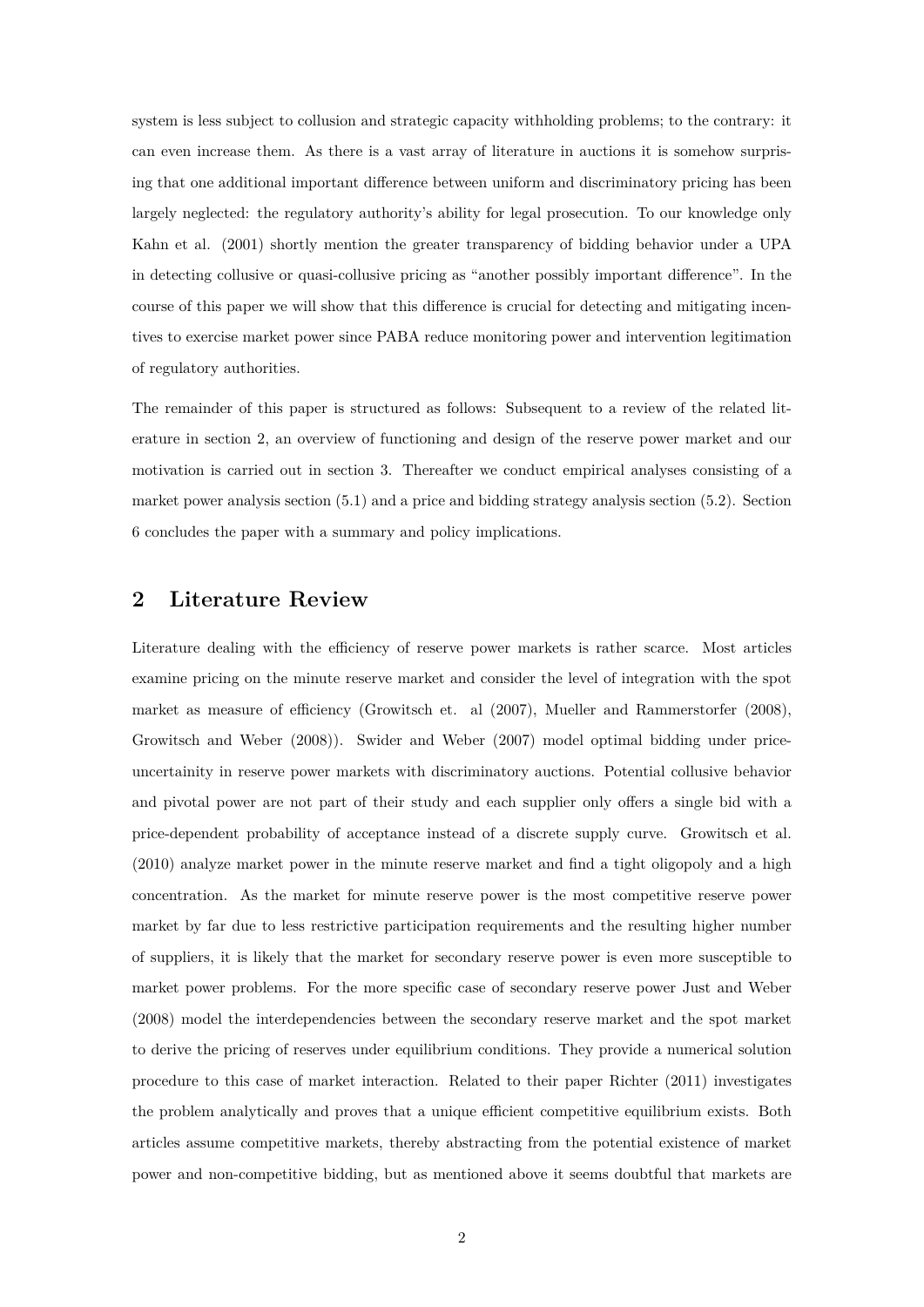competitive. Furthermore, auctions are modeled as UPA although they actually are PABA. This should not influence prices significantly in a competitive environment so that their results can be considered as a benchmark for competitive prices. However, as we will show later auction design becomes an important factor when market power is taken into account and has a substantial impact on bidding strategies.

During recent years scientists as well as policy makers have debated on the superiority of either UPA or PABA, trying to answer the question which mechanism is more appropriate to to achieve efficient market outcomes. The two types differ in the way payments for awarded bids are determined. In UPA all successful bids receive the same price which typically corresponds to the last accepted bid, the marginal price (first-price auction). This price is paid to winning suppliers regardless of their actual bids. By contrast such a single price does not exist in a PABA where each successful bid is exactly paid its submitted price. While all electricity markets have been organized as UPA until the beginning of the millennium, this changed with the 2001 England and Wales electricity market reform (New Electricity Trading Arrangements,  $NETA)^2$  and the associated adoption of a PAB settlement. The British energy regulator Ofgem (Office of Gas and Electricity Markets) initiated this switch due to a weak market performance and manipulation in the past, in the belief that incentives to exercise market power would thereby be reduced considerably. However, the switch was just one of many simultaneous changes in the market which hampers attempts to isolate single effects.<sup>3</sup> Shortly afterwards in 2001, the California Power Exchange considered a switch from uniform to discriminatory pricing for the same reasons. The proposal was rejected after a commission of leading auction economists had argued against PABA (Kahn et al., 2001). Even though the UPA clearly has several crucial advantages over the PABA (e.g. Cramton and Stoft, 2007), it is widely agreed that this settlement approach provides clear incentives for large companies to tacitly collude and exercise market power by withholding some share of their capacity when demand is high and close to the available capacity. This is due to the fact that with rising demand the merit order curve gets increasingly steep whereas demand for electricity is extremely price-inelastic in the short-run. Thereby a dominant supplier can increase the market clearing price and thus the pay-off for all accepted bids without raising his own marginal price. Hence, supply reduction can be a profitable strategy for large players in UPA in order to make expensive peak-units necessary to meet demand. By contrast, withholding capacity constitutes a risk in discriminatory auctions because a supplier must additionally raise prices for all of his bids and thereby has more to lose by underestimating the liquidity of the market.

<sup>&</sup>lt;sup>2</sup>In 2005 the Scottish market joined the NETA which changed its name to BETTA (British Electricity Trading and Transmission Agreements) afterwards.

<sup>3</sup>Evans and Green (2004), Fabra and Toro (2003) or Bower (2002) and Newberry (2003) all differ in their conclusions.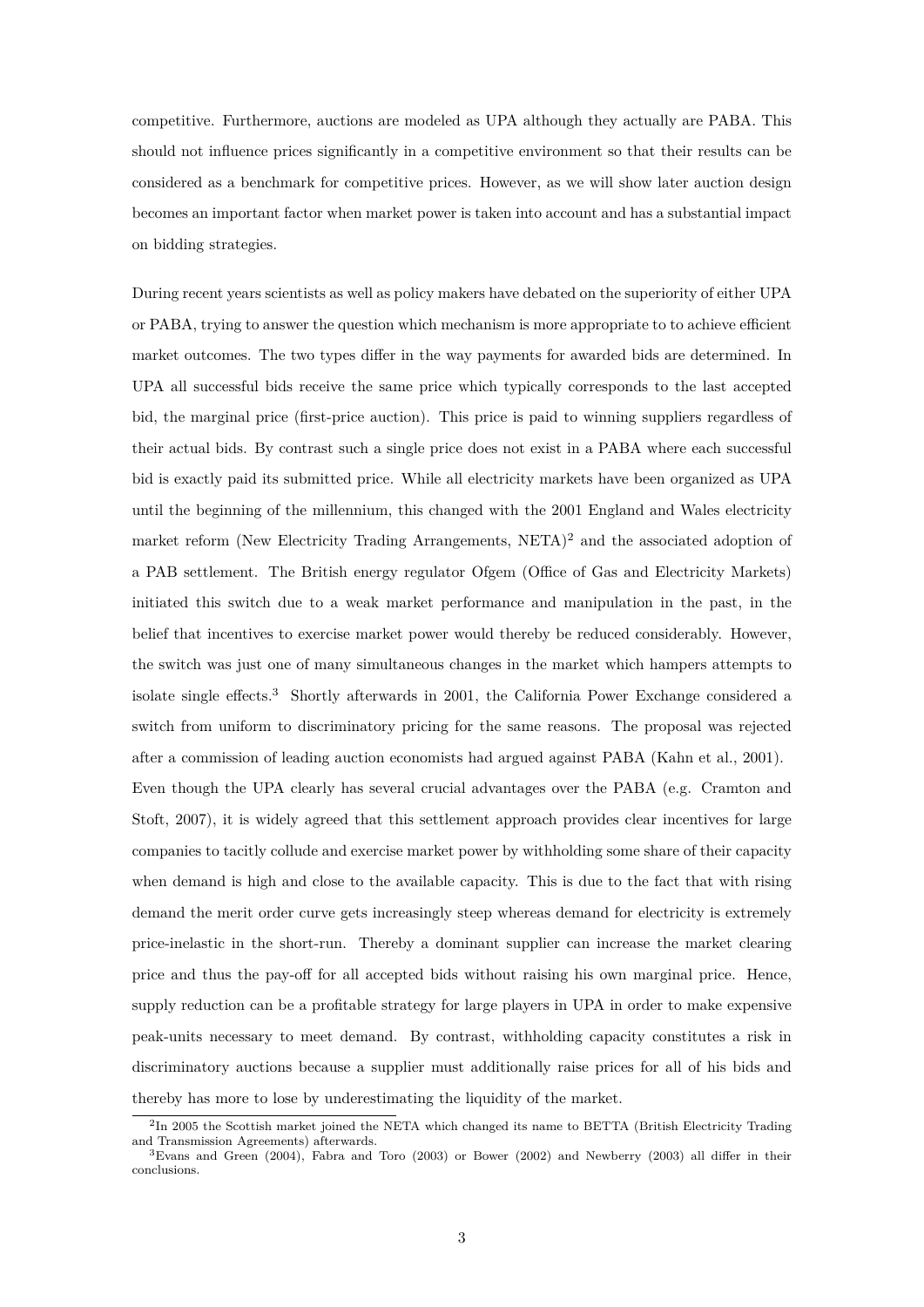Several empirical studies provide evidence for abusive capacity withholding in UPA. Joskow and Kahn (2002) have proven abusive capacity withholding in California, Wolak and Patrick (2001) as well as Wolfram (1998) for the England and Wales market. Referring to the California electricity market Cabral (2002) suggests that a switch from UPA to PABA would reduce much of the market power created by strategic capacity withholding and marginal plant overbidding. The same line is taken by Hudson (2000), who argues that discriminatory auctions may potentially reduce instances of strategic capacity withholding. Holmberg (2009) states that withholding capacity can not be optimal in a PABA since suppliers have incentives to bid under the price cap and that the risk of collusion is lower in a PABA. In a theoretical model with repeated divisible goods auctions Fabra (2003) shows that the UPA facilitates collusion more than discriminatory auctions and is more vulnerable to the abuse of market power in electricity markets (Fabra, 2007); Klemperer (2002) argues along similar lines stating that in electricity markets collusion is harder in a PABA because bids cannot longer be used as costless threats. In their comparison of the two auction formats Federico and Rahman (2003) conclude that a switch from UPA to PAB would generally reduce market power. However, the authors state that on the other hand such a switch would diminish entry probability of small suppliers as they cannot free-ride anymore on high prices caused by large players' bidding behavior. Their results are derived by assuming demand uncertainty for the cases of perfect competition and monopoly, however, abstracting from interaction. In the context of oligopolist interaction they argue that "on the basis of existing results from multiunit auction theory, switching from UPA to PABA may have significant effects in this case, by changing the nature of competition from "Cournot" to "Bertrand" with an associated reduction in market power." With regard to the relationship between collusion and the auction price rule, they argue that due to aggressive infra-marginal bidding UPA facilitates collusive outcomes relative to PABA. Dechenaux and Kovenock (2007) analyze tacit collusion in repeated multi-unit auctions and assume a symmetric oligopoly with capacity-constraint firms. They find that collusion is easier in UPA than in PABA and capacitiy withholding may be necessary to sustain this result. In their fundamental paper Ausubel and Cramton (2002) claim that UPA can lead to inefficiencies since it provides incentives for supply reduction while by contrast this incentive does not exist in a discriminatory auction. However, they conjecture that this is not necessarily an argument against UPA since the exercise of market power favors smaller bidders in UPA. In the context of reserve power markets this view is shared by Mueller and Rammerstorfer (2008). The authors argue that on the one hand collusion is more probable and incentives for collusive behavior are higher under UPA as PAB pricing reduces strategic incentives due to the fact that the paid amount depends on the own bid instead of the highest marginal price. On the other hand they state PAB mitigates competition since smaller companies do not benefit from the abuse of market power by larger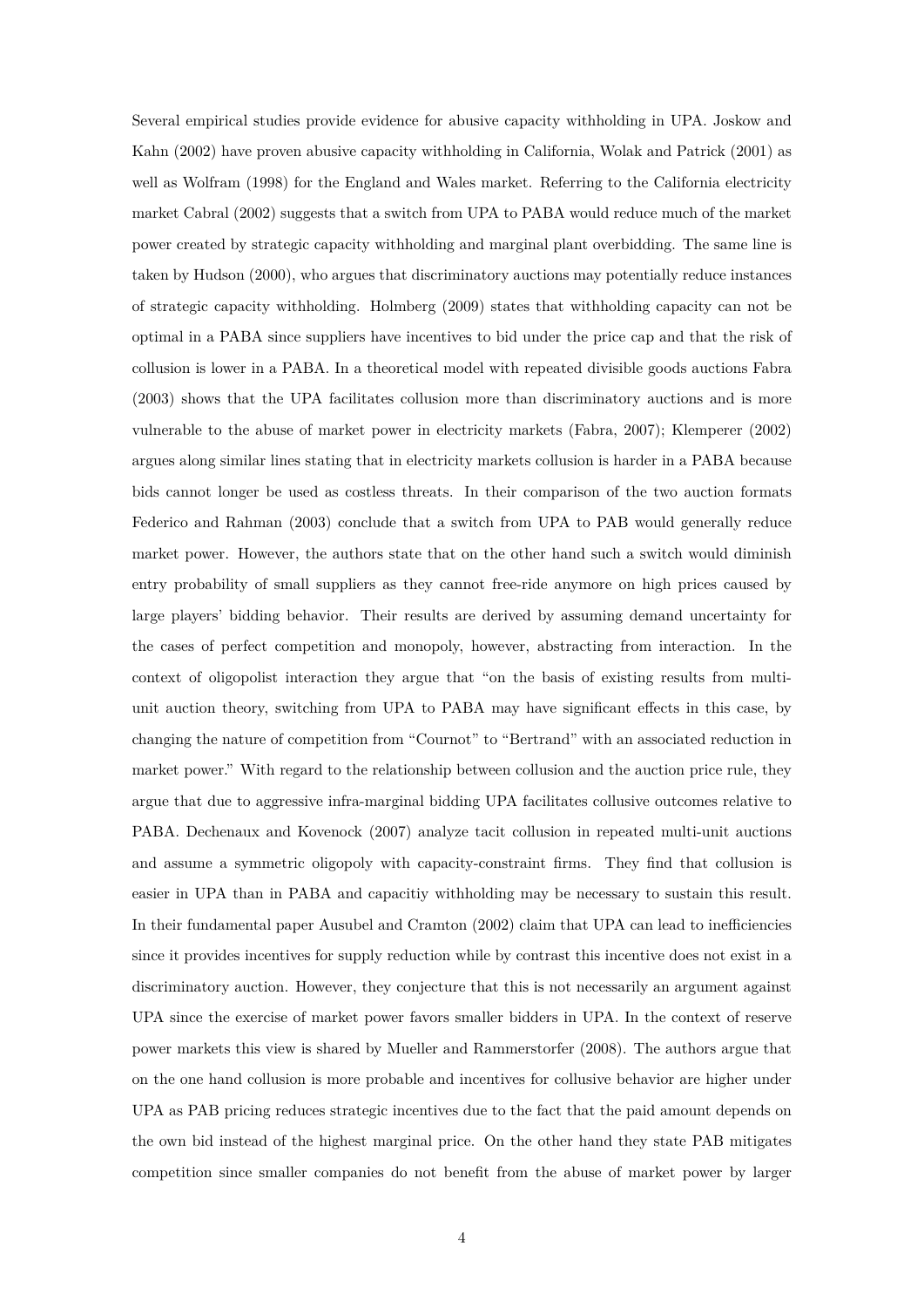companies.

Nevertheless, our analysis leads to a contrary conclusion. Our findings support the results from the Rassenti et al. (2003) experimental study which concludes that "Under the conditions of cyclic and revealed inelastic demand, the DPA (Discriminatory Price Auction) invites sellers to tacitly collude, coordinating their offers without explicit communication at the highest previously observed price in a similar period. Having established that such coordination is not present in the UPA, our experiment demonstrates that it is the incentive structure of the DPA institution that promotes this *tacit collusion*."

### **3 Functioning of the Reserve Power Market**

A main criterion when evaluating the quality of an electricity systems is its level of supply security. In this context a clear distinction is generally made between the long-term and the short-term dimension. Whereas in the long-term investment in grid and generation capacity is crucial for reaching an appropriate security of supply level, the focus of the present paper is on the shortterm, where a continuous and uninterruptable supply is required. However, ensuring this requires consideration of the special nature of electricity. First of all, electrical energy is a grid-bound and economically non-storable good. Furthermore, the maintenance of an equilibrium between electricity fed into and withdrawn from the grid is required at each point in time. If this condition is not met, grid frequency deviates from the setpoint value and hence may cause wide-spread blackouts. However, deterministic and stochastic imponderables (for instance unforeseen power plant outages, incorrect prediction of consumer load or forecast errors of intermittent renewable energy production) permanently lead to unavoidable imbalances between production and consumption of power. Due to the non-storability the balance of discrepancies between scheduled supply and load that occurs after the intraday market's gate closure (which serves as last option to adjust schedules via trading) is only feasible through real-time generation.

In Germany as in entire Europe the responsibility for a stable grid operation is centralized and lies with the transmission system operators (TSO). Accordingly, the continuous balancing of frequency deviations is one of their major tasks. TSO therefore have to stockpile flexible reserve generation capacities and activate them in the case of need. We will refer to these capacities hereinafter as reserve power.<sup>4</sup>

<sup>4</sup>There is a long list of synonymously used terms such as control power/energy, regulating power/energy, balancing power/energy or reserve capacity.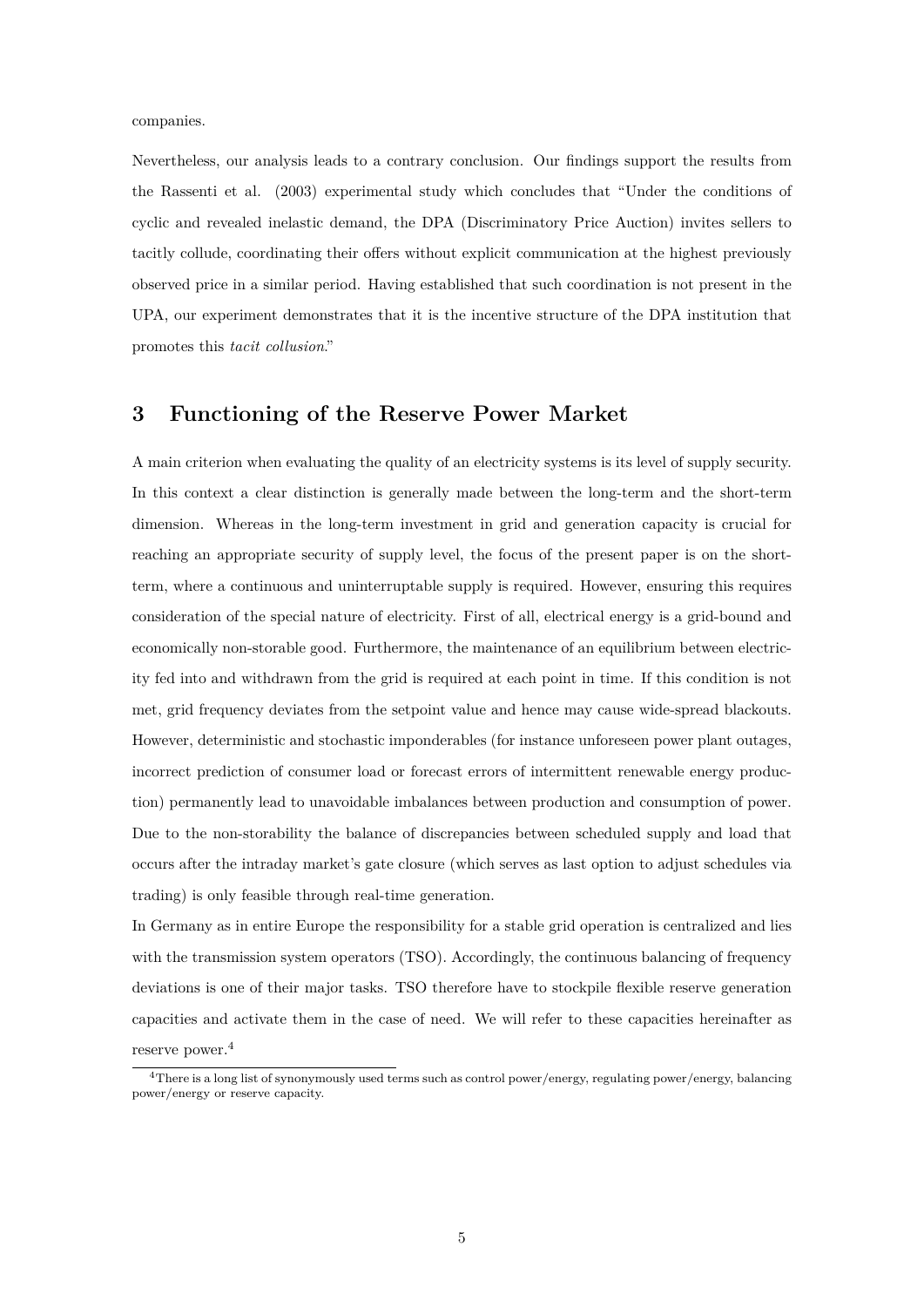#### **3.1 Market Design**

A distinction is made between two types of reserve power whose utilization depends on the system's net imbalance. If real-time generation exceeds scheduled demand then *negative reserve* is called. Units that are eligible for producing reserve power then reduce generation or demand-side activates extra-load. Similarly, in the case of electricity deficits in the grid, *positive reserve* is activated by increasing electricity production or cutting down consumer load. In Germany as in virtually all European markets, reserve power is classified in three different qualities (and subsequently three different auction markets) with regard to their activation and response time, namely *primary reserve (PR), secondary reserve (SR*) and *tertiary reserve* (also called *minute reserve*, hereinafter *MR*).<sup>5</sup> Their activation order follows the principle of hierarchical substitution: PR balances deviations within seconds. It restores frequency immediately and subsequently is substituted and complemented by SR after a maximum of 30 seconds. SR has to reach full response within 5 minutes. In the case of persisting system failures TSO activate MR within 15 minutes, thereby releasing PR and SR capacities and making them available again for further imbalances. TSO attract reserve power in a separate market which is organized as a web-based procurement auction. However, participating in the reserve power market requires generation plants to fulfill high technical standards which they have to prove in so-called prequalification procedures. Due to these requirements only few types of plants are licensed to provide their capacities as reserve power. Furthermore, it is costly and lasts up to one year for a company to go through the prequalification procedure until they finally can provide reserve power. This indicates that reserve power markets are not likely to be very competitive and thus susceptible to problems arising from market power. 6

It is important to note that the dimensioning of reserve capacities is computed on the basis of stochastic criteria (shortfall probability) and serves as an ancillary service. Due to this fact TSO are legally obliged to procure the calculated reserve in order to ensure a determined level of supply security, regardless of the price. Thus, TSO are confronted with a completely price inelastic demand. Moreover, because plant outages and incorrect load prediction were the main sources of net imbalances so far, the rising share of fluctuating renewable energy in total energy generation is expected to significantly increase forecast errors of electricity generation and hence TSO's demand for reserve power. In other words: an efficient reserve power market design becomes increasingly important.

In most European countries reserve power markets are organized as procurement auctions. They

<sup>5</sup>A good overview is provided by the 2012 ENTSO-E survey.

 $6$ According to the German Federal Network Agency's 2011 monitoring report there were 8 suppliers of PR, 11 for SR and 28 for MR in 2011. The German Monopolies Commission stated in their 2007 special report power and gas, that they do not expect effective competition in the markets for PR and SR in the foreseen future.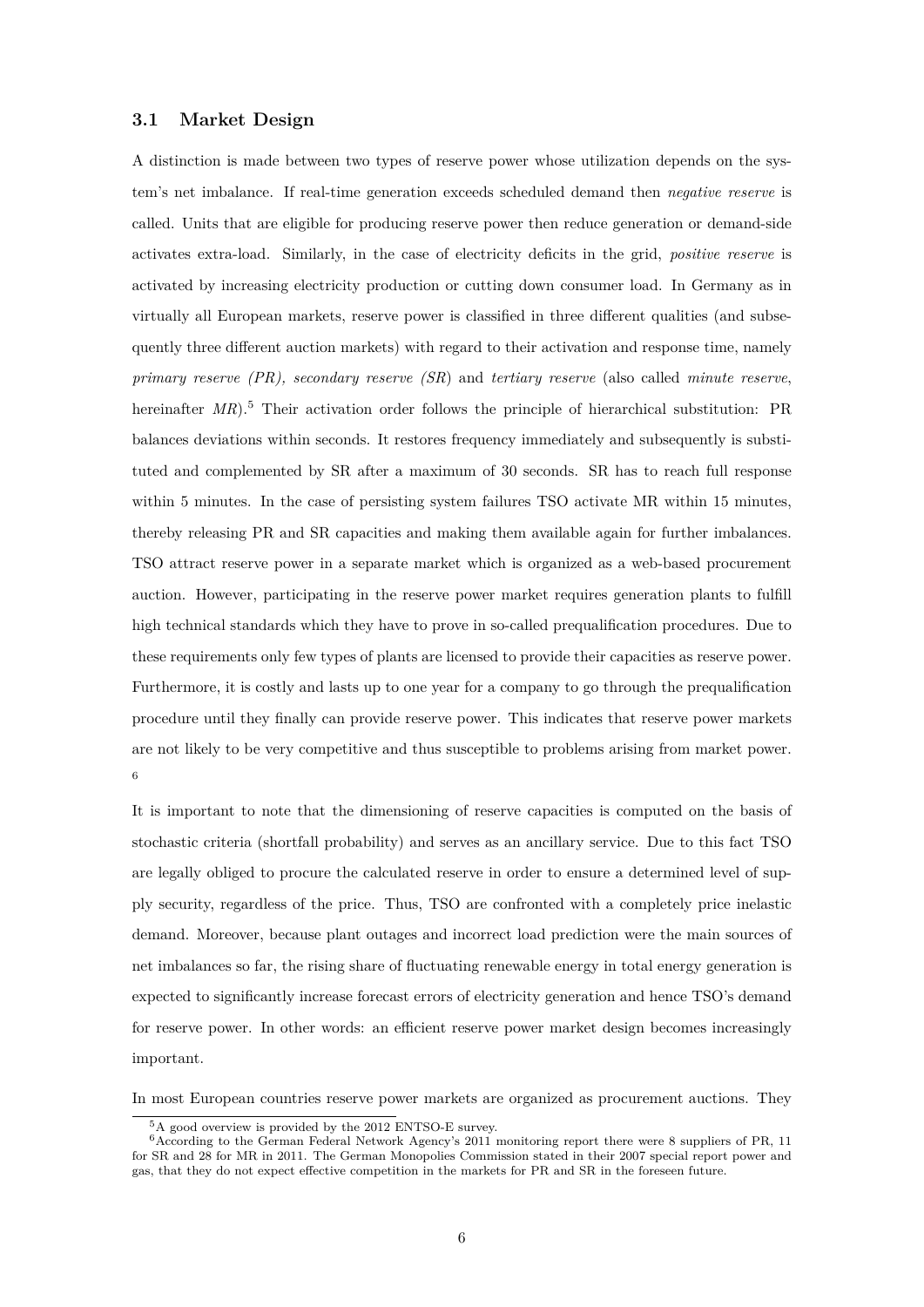mainly diverge in the auction's settlement method and are designed either as PABA or UPA.<sup>7</sup> In Germany, their organization is even determined by law as discriminatory auctions.<sup>8</sup> While MR auctions take place day-ahead right before the spot market auctions of Europe's leading energy exchange, the EEX (European Energy Exchange), those for SR and PR took place on a monthly basis during the observation period.<sup>9</sup> Each bid consists of a bidden capacity and two price components (multi-part auction): the capacity price serves as a capacity option and pays the awarded bids for keeping the capacity available, thereby acknowledging the fact that the same capacity can not be sold twice and thus is dead for the spot market trade. By contrast, the second component, the energy price, is only paid when capacity is actually activated. In a well-functioning market capacity prices should reflect opportunity costs such as foregone spot market profits while energy prices should mirror actual costs of generation. Bids are selected solely on the basis of their capacity prices because the actual utilization of reserves is unknown ex ante due to the stochastic nature of imbalances. TSO award as many bids as required to cover demand (multi-unit auction). The awarded bids are then called upon in the order of their energy prices when imbalances occur. As every supplier can submit several bids by splitting up his available capacity, one speaks of divisible good auctions. Furthermore, no supplier has any information on the other suppliers' offers which makes it a sealed-bid auction. As the quantity of reserve capacity to be procured is published ex ante, there is no demand uncertainty.

#### **3.2 Recent Developments and Research Motivation**

Several market design and participation requirement adjustments have been implemented during recent years, aiming to reduce entry barriers and increase intensity of competition. The creation of a uniform market for secondary reserve, realized with the start of the German Grid Control Cooperation (GCC), can be considered as the most important change since the adoption of the common web-based procurement auction in December 2006 (tertiary reserve) and December 2007, respectively (primary and secondary reserve).<sup>10</sup> Indeed, although secondary reserve has already been procured jointly in a common tender since 2007, the four TSO had to balance their control areas independently of one another which caused an uncoordinated balancing between them. As this permanently led to situations in which positive reserve power was needed in a certain control area while at the same time negative reserve was called in another one, there has been inefficient capacity utilization beforehand which resulted in an excessively high provision of reserve capacity.

<sup>7</sup>See Rivero et al. (2011) for a comparison of the different auction designs in several European countries.

<sup>8</sup>According to §8 of the Electricity Network Access Ordinance (StromNZV).

<sup>9</sup>This changed in June 2011 with the adoption of a weekly auction for PR and SR. Beforehand, until December 2007, they took place biannually.

 $10$ Beforehand the four German TSO had to procure reserve capacity for their control areas individually. With the implementation of a web-based procurement auction in December 2007, the four formerly divided reserve capacity markets were transferred into a common unified market with joint tenders.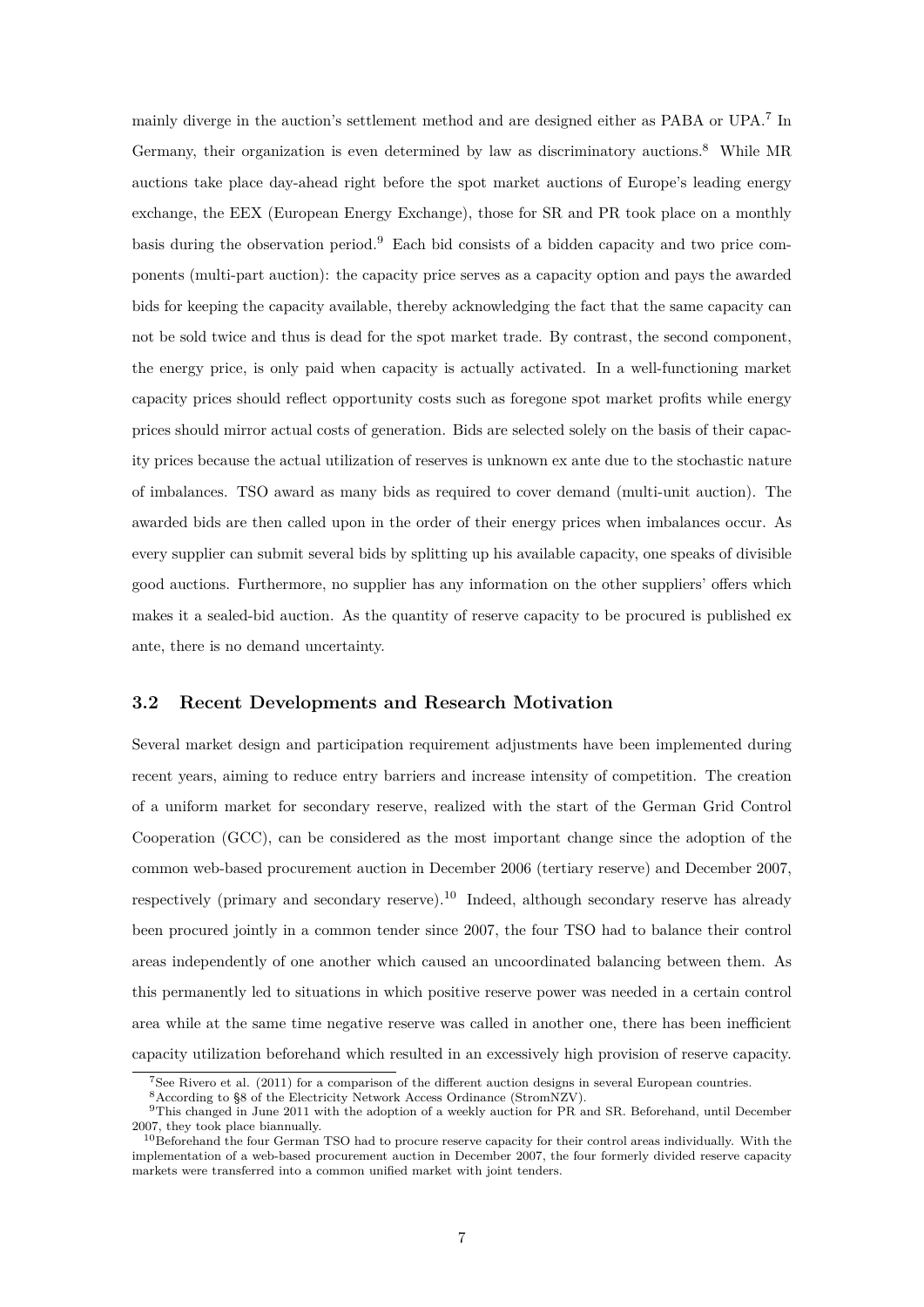These inefficiencies were eliminated in May 2009, when three of the four German TSO started the GCC; it was completed in May 2010 with the accession of the fourth TSO Amprion.

As these changes were expected to increase competitiveness and liquidity, the German Federal Network Agency was confronted with a sharp rise of prices for negative secondary reserve in the nighttime (Neg NT), which had almost tripled in the time span between January 2009 and December 2010 (Figure 1). At the same time prices of the other three secondary reserve products remained stable or even decreased.<sup>11</sup> The drastic price increase was accompanied by a meanwhile decrease in liquidity and induced situations of scarcity, in which demand could not be covered even though it is price-inelastic (Figure 2).<sup>12</sup>



Figure 1: Price development for secondary reserve



Figure 2: Development of liquidity in the market for negative secondary reserve during the nighttime (Neg\_NT)

Against the background of no significant developments on the spot market, which provides a

<sup>11</sup>Seondary reserve is split into four products: a day-time and a night-time product for positive as well as negative secondary reserve.

<sup>&</sup>lt;sup>12</sup>We define liquidity here as ratio of supplied capacity and demand.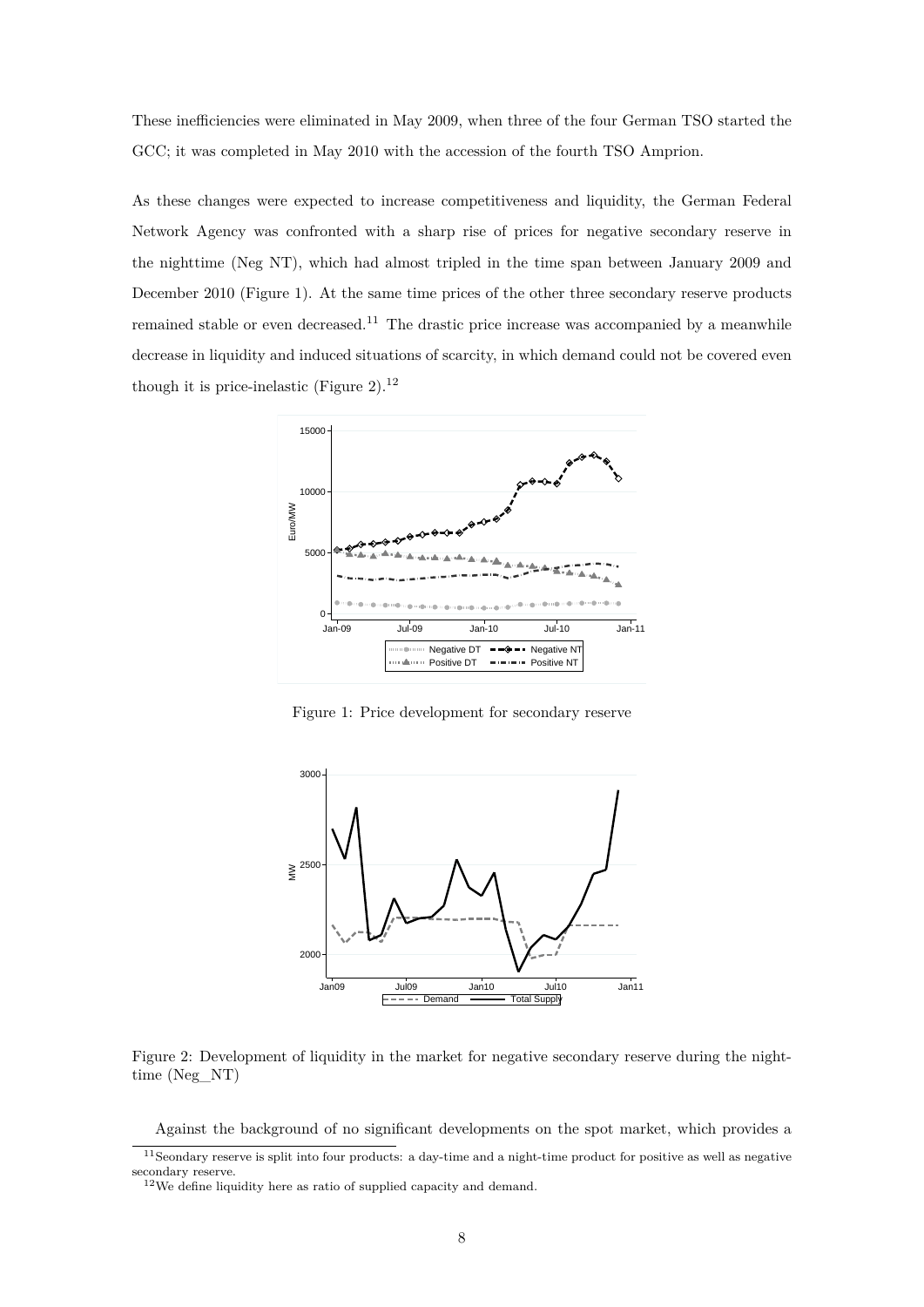substitute market for the owners of prequalified units, and an increase in the number of market participants from 5 to 8 between 2009 and 2010, this development was even more surprising. Unfortunately, a robust (marginal or opportunity) cost estimate cannot be accomplished as there is no information on the types of the prequalified units publicly available. Furthermore, suppliers only bid capacities rather than specific plants and in the case of need then decide in a short-term portfolio optimization which of their plants can produce reserve power in the most cost-efficient way.<sup>13</sup> As the price increase did not appear to be supported by increased costs, the Federal Network Agency provided us with anonymized bidding-data for the relevant years 2009 and 2010 in order to examine this development.

Using this unique dataset we investigate the following key research questions in the course of this paper:

- How does the market structure look like and what degree of market power exists?
- Are there conspicuities in the observed bidding behavior?
- Is there evidence for an abuse of market power?

We analyze market structures and market power in a first step and examine individual bids and strategies afterwards.

### **4 Data and Descriptive Statistics**

The data provided by the German Federal Network Agency contain detailed bid information for the 24 monthly secondary reserve power auctions that took place in 2009 and 2010. In total we have firm-specific but anonymized information for 3958 bids including all four products for secondary reserve. Each bid consists of the anonymized firm name (e.g. supplier 1, supplier  $2...$  ), bidden capacity in MW, charged capacity price, charged energy price, corresponding month and status of acceptance (yes/no). For negative reserve power in the night-time (Neg\_NT) we have individual data for 978 bids. Due to the observed price increase, our analysis focuses on this reserve product. The data enable a detailed analysis of market power and individual bidding strategies. Table 1 contains initial descriptive statistics. The number of participants in these auctions varies between 5 and 8 with 5 at the beginning and 8 at the end of the observed period. The bids had an average volume of 56.9 MW, however, varying in a wide range from 10 MW to 500 MW. In some auctions every bid was accepted.

<sup>&</sup>lt;sup>13</sup>The German Federal Cartel Office tried to collect data of the activated plants for the 2011 sector inquiry; however suppliers were unable to reliable reconstruct the activation procedure ex post, especially in the case of negative reserve.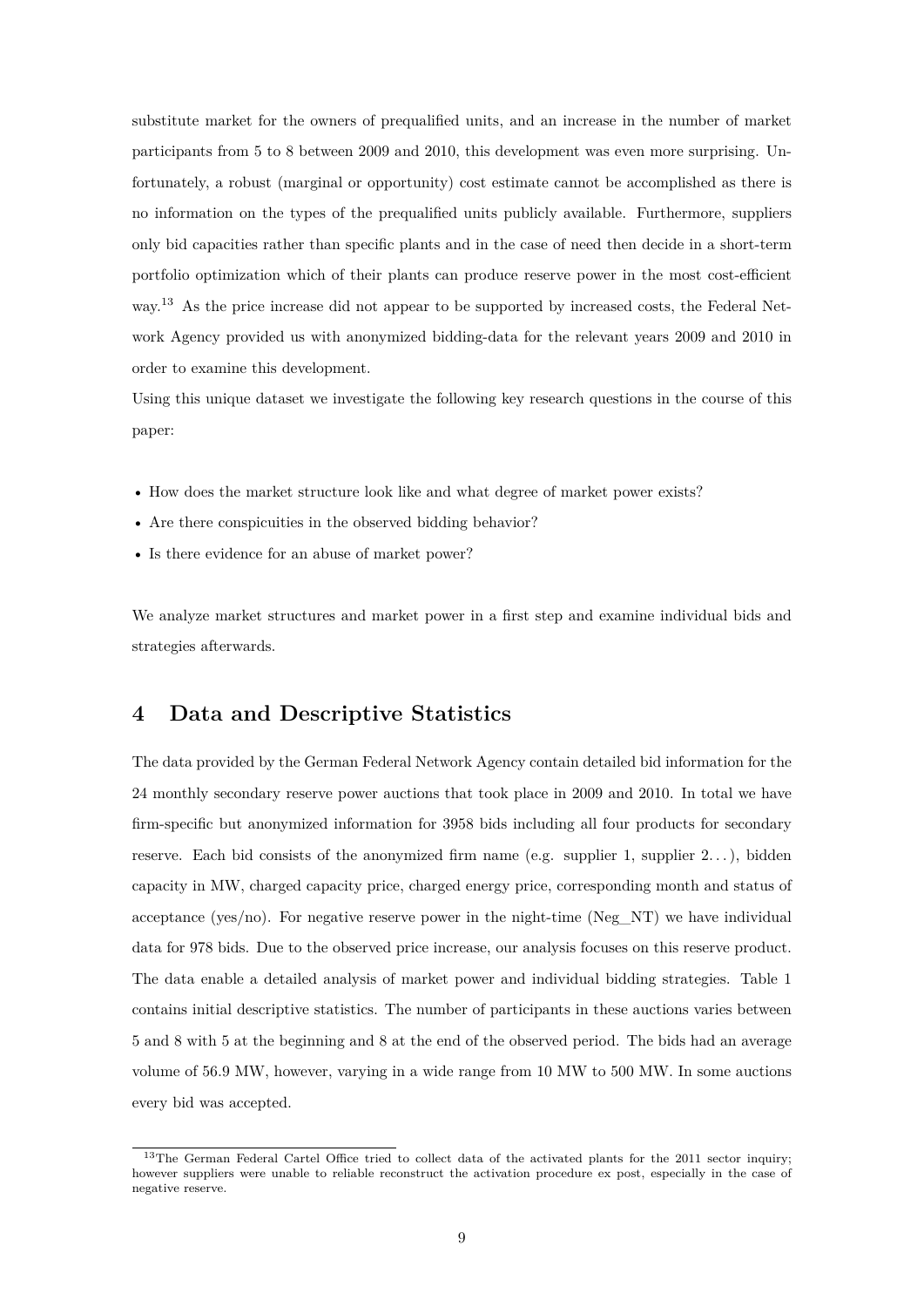|                                  | mean   | mın                      | max   | std. dev. |
|----------------------------------|--------|--------------------------|-------|-----------|
| Bid size in MW                   | 56.9   | $\mathbf{I}(\mathbf{I})$ | 500   | 61.2      |
| Capacity charge in $\epsilon/MW$ | 9811.4 | 3990                     | 27996 | 3477.5    |
| Number of suppliers              | 6.5    |                          |       |           |
| Bids per month                   | 40.75  | 20                       | 76    | 15.1      |
| Share of accepted bids in $\%$   | 92.2   | 61.8                     | 100   | N 092     |

Table 1: Descriptive statistics for Neg\_NT

## **5 Empirical Analysis**

#### **5.1 Market Power**

Conceptually, market power represents the ability of one or more firms to influence prices in their favor and thereby realize higher profits. The traditional method for measuring market power in energy markets is via concentration indices.<sup>14</sup> The most common indices of this kind are the Herfindahl-Hirschman-Index (HHI) which for instance is used by the US Department of Justice and the Federal Trade Commission in their Horizontal Merger Guidelines, and Concentration Ratios (CRn) of the n suppliers with the highest market shares. The latter one for instance is used in the German Act against Restraints of Competition (GWB) to identify dominant market players. Although their explanatory power for energy markets is viewed critically, we start our analysis with HHI and CRn to give a first indication on market structures.<sup>15</sup> HHI is calculated by summing up the squared market shares of all suppliers multiplied by 10.000. Calculating the HHI on the basis of individual turnovers provides a value of 2674 and is thus above the critical values of 1800 and 2500, respectively, which define a highly concentrated market.<sup>16</sup> CRn measures the joint market shares of the *n* largest players. Results also point towards a high market concentration given the critical values defined in the GWB are always exceeded (Table 2) .

|                     |        | CR <sub>3</sub> | CR4    | CR5    |
|---------------------|--------|-----------------|--------|--------|
| Results Negative NT | 0.37   | 0.84            | 0.95   | 0.98   |
| (Critical Values)   | (0.33) | (0.50)          | (0.67) | (0.67) |

Table 2: Concentration ratios and critical values for the Neg\_NT market

Considering that characteristics of energy markets are fundamentally different from conventional goods, concentration indices only have limited explanatory power. The main critique is their static perspective. Energy demand varies during the day, so that even if concentration is not very high on average, there are hours in which a substantial level of concentration exists. However, this argument does not hold for reserve power markets as demand is almost constant in the

<sup>14</sup>Schmalensee and Golub (1984).

 $15$ Despite substantial criticism most regulatory and competition authorities still (or again) use market-share based indices such as the CR or the HHI (E.g. FERC or the German Federal Cartel Office).

<sup>&</sup>lt;sup>16</sup>While in the US Horizontal Merger Guidelines the critical HHI value was raised from 1800 to 2500 in 2010, most economic articles still use 1800.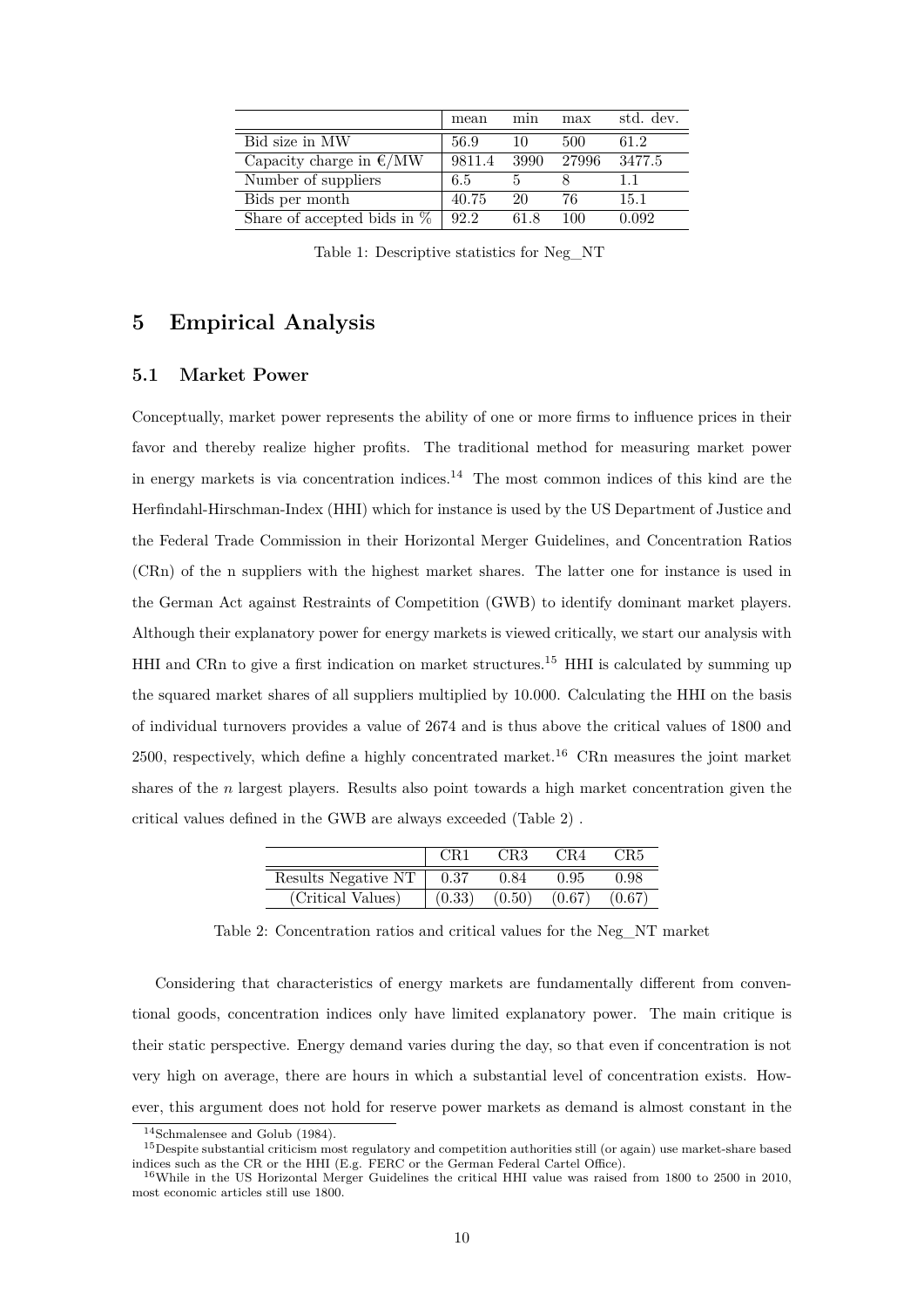observed period, at least in the case of negative secondary reserve.<sup>17</sup> Nevertheless, market-share based indices have a further crucial disadvantage because they only consider the supply side. This ignores that even for low HHI and CR values some suppliers can have significant market power if the quotient of demand and available capacity is small and price elasticity of demand is low.<sup>18</sup> Figure 2 above shows that this is clearly the case in the observed market and that demand can not even be covered in some auctions.<sup>19</sup>

To address these properties, further measures are additionally used to quantify market power. The Pivotal Supply Index (PSI) is a binary index and measures the percentage share of auctions in which a certain supplier is essentially needed to cover demand, and thus is called *pivotal*. The results of the PSI are depicted in Figure 3. The PSI reveals Supplier 5 (S5) as most dominant supplier since he is pivotal in all auctions. Suppliers 2 (S2) and 10 (S10) are both pivotal in over 80 percent and Supplier 1 (S1) is pivotal in over 60 percent of all auctions. Although the aggregated fringe suppliers make up just 5 percent of the revenue based market share according to the Concentration Ratios displayed above, they are pivotal in about half of all auctions.



Figure 3: Pivotal Supplier Index results

A similar index is the Residual Supplier Index (RSI) which was developed by the Californian System Operator (CAISO).<sup>20</sup> The RSI is a continuous variation of the binary PSI. It measures the percentages of the total demand which can be covered after deduction of a certain supplier j's capacity with

$$
RSI_j = \frac{\sum_{i \neq j}^n Supply_i}{TotalDemand}
$$
\n<sup>(1)</sup>

Whereas PSI only reveals whether a certain supplier is pivotal or not, the RSI displays the individual degree of pivotal power.<sup>21</sup> The RSI outcomes are illustrated in Figure 4. Again, S5 appears as

<sup>&</sup>lt;sup>17</sup>The demand for positive secondary reserve sank significantly after implementation of the GCC.

<sup>18</sup>See Borenstein et al. (1999) for a discussion on the weakness of concentration measures in the electricity sector. <sup>19</sup>When TSO cannot cover demand a second auction is conducted. Nevertheless, they still were not able to attract sufficient reserve capacity in some cases.

 $^{20}$ e.g. Sheffrin (2001), Sheffrin (2002a), Sheffrin (2002b).

 $21$ Twomey et al. (2004) provide a good overview on methods to measure market power in electricity markets.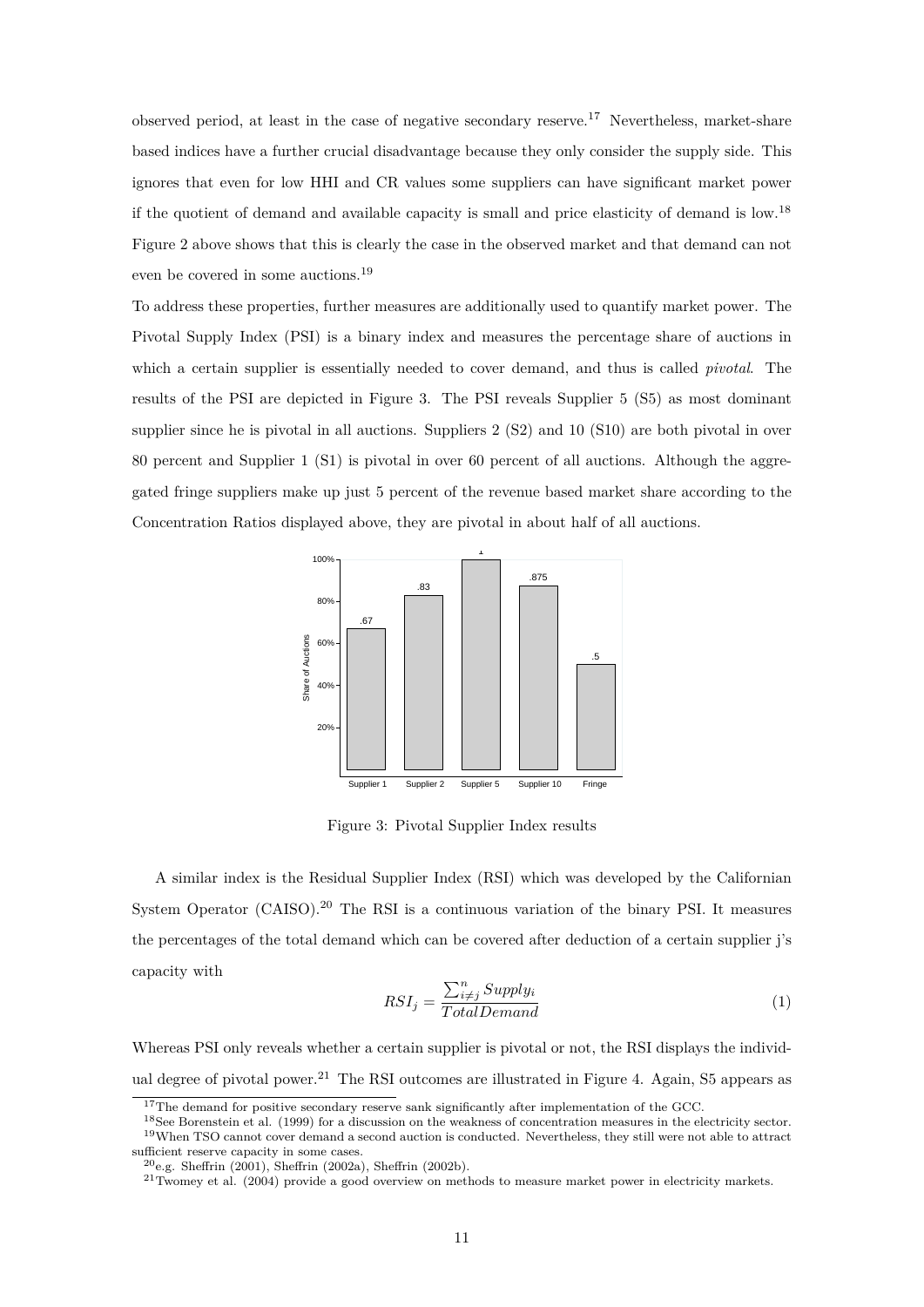the most dominant player and is pivotal for almost up to the half of the price-inelastic demand in some auctions. Moreover, his RSI value is always above 75 percent which makes him pivotal for at least a quarter of demand. The RSI additionally reveals S2 as the second most dominant supplier. According to Sheffrin (2002), the RSI has a negative linear correlation with the Lerner-Index, where a RSI of 1.2 (120 percent) represents a Lerner-Index value of 0 and a RSI of 0.8 (80 percent) a Lerner-Index value of 1. This emphasizes the high degree of market power in the observed market. Although the existence of market power must not necessarily cause its exercise, it clearly offers opportunities to behave strategically. We therefore analye individual bidding strategies in greater detail in the next section .



Figure 4: Illustration of Residual Supply Index values

#### **5.2 Price and Bidding Strategy Analysis**

Pay-as-bid inherently yields to individual prices for every bid. Whereas in a uniform-price setup price-taking suppliers have strong incentives to charge marginal or opportunity costs, they are forced to deviate from that tactic in discriminatory auctions. However, bidding above marginal costs has nothing to do with exercising market power in a PABA. To maximize their profits and cover their investment costs suppliers have to try to bid as close as possible below the expected marginal price even in a perfectly competitive environment. For this reason, it is often argued that bidding in discriminatory auctions corresponds to the "guess the marginal price"-principle.

A first indication of unilateral exercise of market power is provided by considering individual average prices per MW. Table 3 reveals that the most dominant suppliers S2 and S5 achieve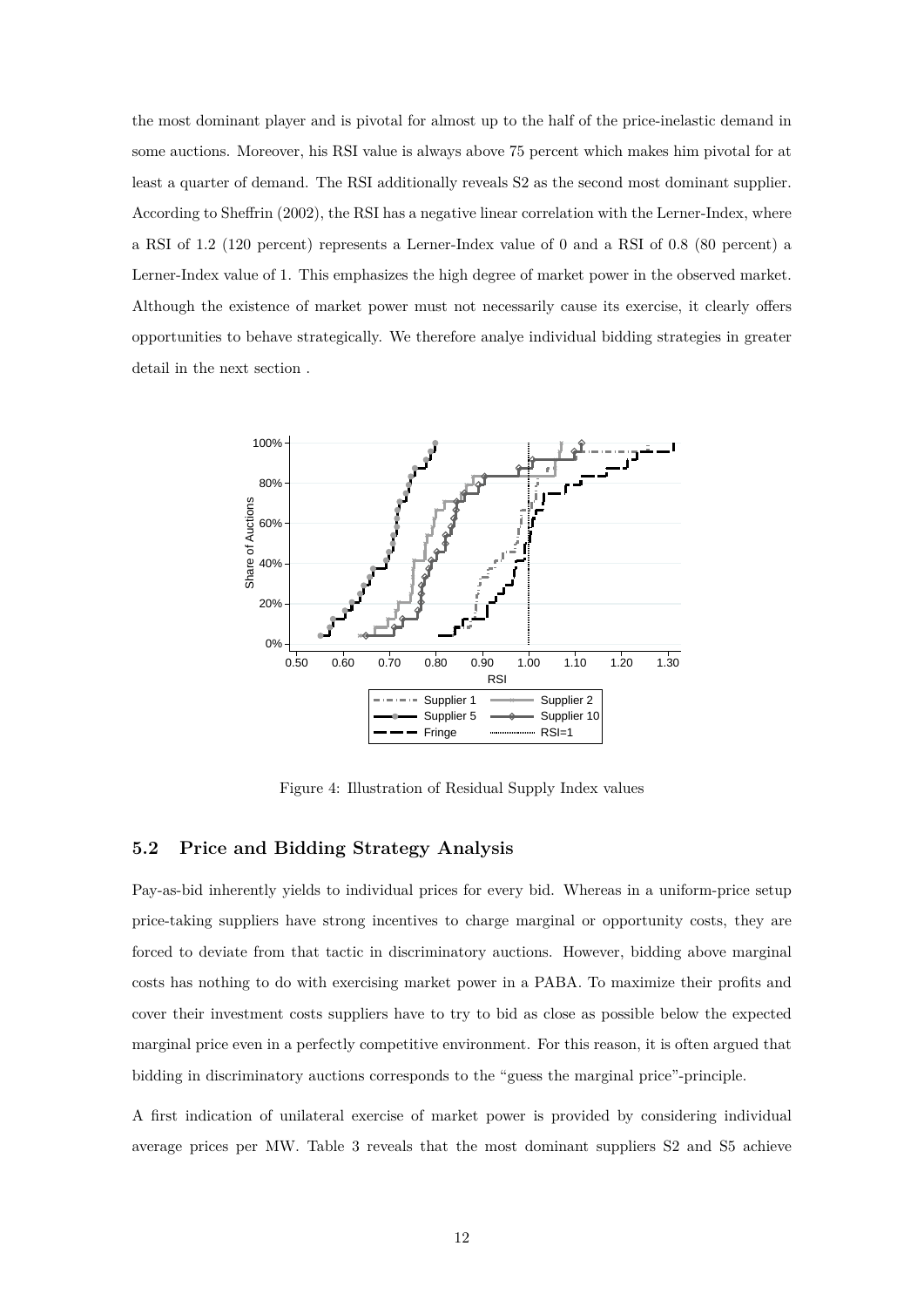significantly higher prices than both S1 and S10.<sup>22</sup> Moreover, S5 and S2 supply the highest capacity on average, however, they differ considerably in their bidding strategies. Whereas S5 only supplies a small number of bids but with high capacity, S2 chooses the contrary strategy with a multitude of little volume bids. We will closer investigate this phenomenon later on.

|                                                                       | S1    | S2     | S5    | S <sub>10</sub> | Fringe |
|-----------------------------------------------------------------------|-------|--------|-------|-----------------|--------|
| $\varphi$ supplied capacity per auction (MW)                          | 247.9 | 570    | 840   | 516.8           | 58.9   |
| $\varnothing$ bid size (MW)                                           | 65.4  | 43.4   | 148.1 | 39.4            | 12.7   |
| $\varphi$ accepted capacity per auction (MW)                          | 245.5 | 493.9  | 753.1 | 503.2           | 50.49  |
| $\phi$ quant. weighted capacity charge<br>$(\text{\textsterling}/MW)$ | 7083  | 8.908  | 8.559 | 7813            | 10515  |
| $\phi$ number of bids per auction                                     | 3.8   | 13.1   | 5.7   | 6.8             | 4.6    |
| $\phi$ price var. of bids per auction                                 | 136.9 | 1897.1 | 579.3 | 605.9           | 628.4  |

Table 3: Supplier specific descriptive statistics for the Neg\_NT auctions

In the next step we consider the development of the market's liquidity. It turns out that the significant reduction in liquidity and the related bottleneck was mainly triggered by the most dominant supplier S5, who had meanwhile reduced his supply by more than half of his initial volume from 1294 MW to 595 MW (Figure 9). This also explains the sharp horizontal shift of the RSI values of all suppliers except of S5 in the upper region of Figure 4.



Figure 5: Development of Supplier 5's supply and difference between total supply and demand

S5's reduction in supply resulted in situations in which the TSO were not able to procure the tendered demand. In these auctions every bid was accepted due to completely inelastic demand. However, it is clear that a pivotal supplier does not have to reduce his supply in order to increase prices for his pivotal capacity. If he wants to achieve higher prices, he can just charge them and bids still get awarded. The crux is that a regulatory authority monitors the market and if a pivotal supplier unilaterally raises his prices, this would be suspicious and could possibly lead to the opening of abuse of market power procedures. In fact, charging prices above marginal costs is in

 $22$ The even higher average prices of the fringe suppliers are due to their later entries when prices were already on a higher level.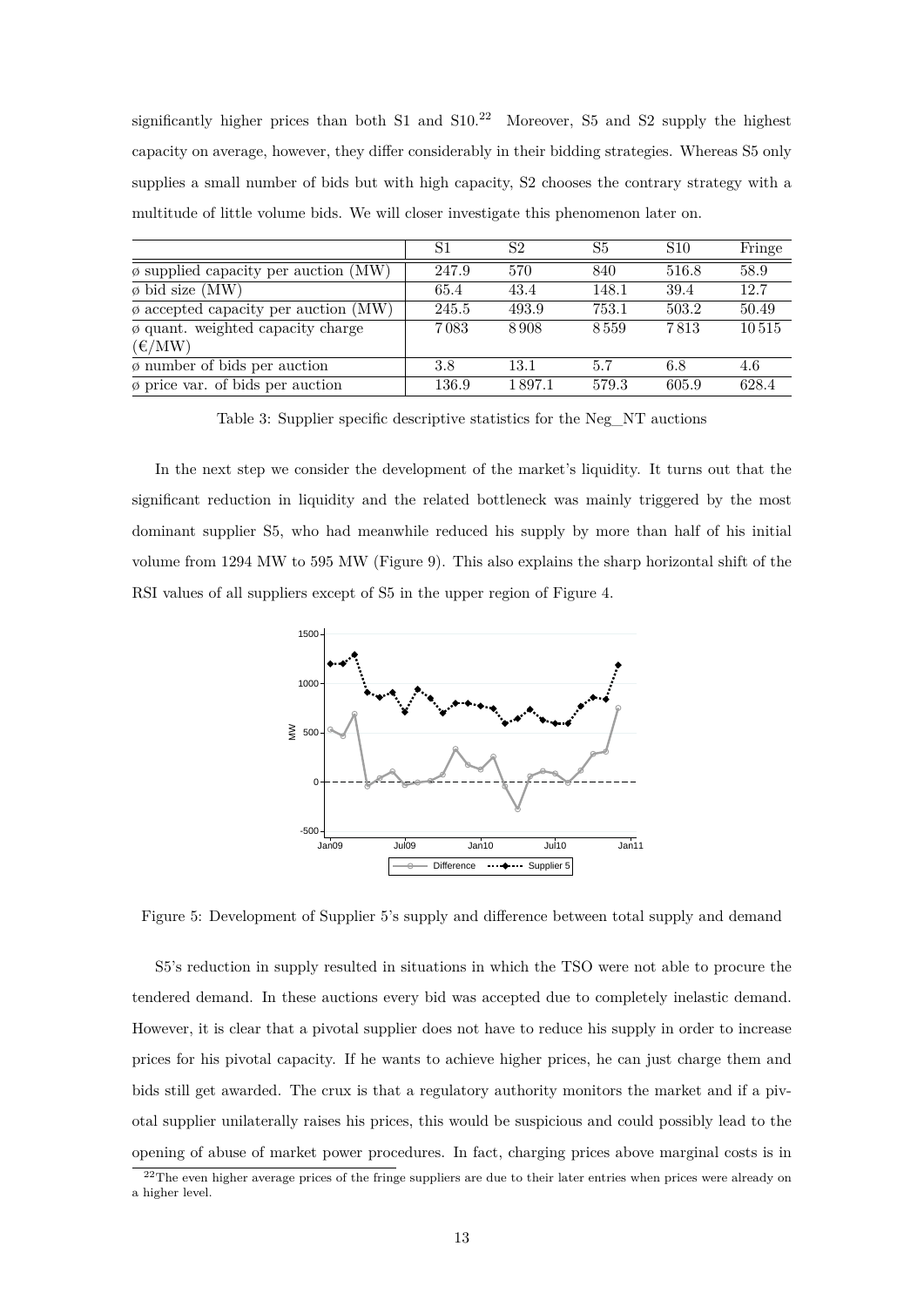principle forbidden to dominant suppliers on the EEX, which is organized as UPA.<sup>23</sup> Charging prices above marginal costs is called financial or economic withholding when it results in a higher market clearing price. The alternative and more popular (because less detectable) abusive withholding strategy in UPA is physical or quantity withholding.<sup>24</sup> The main advantage of abusive physical withholding is that suppliers do not have to increase their prices themselves but rather let the market carry out this task. Thus, those firms that charge high prices at the margin need not to be the ones exercising market power but may just have higher marginal costs. Nevertheless, their bids only get awarded due to the fact that beforehand a dominant firm has bidden less than its available capacity and thereby has shortened total supply abusively. Both types of withholding are subject to exploitative abuse.<sup>25</sup>

Thus, there are only two possible explanations: S5's capacity was not available due to technical restrictions or withheld abusively. According to the properties which are generally attributed to PABA (see Section 2), the latter reason does not seem very plausible and initially weakens the suspicion of abusive withholding. The limited possibility to exercise market power by withholding capacity is considered to be the main advantage of discriminatory auctions as stated above. Besides the claimed reduction of incentives for collusive behavior, it is the main reason why discriminatory auctions are implemented and even determined by law in several reserve power markets that are thought to be particularly vulnerable to market power problems (Vandezande, 2011). However, the German Federal Network Agency had no information on technical restrictions of prequalified plants in this magnitude for the relevant period.

In the next step we consider realized overall marginal prices and the highest accepted bids of the most dominant suppliers S5 and S2. They are illustrated in Figure 6. Two conspicuities can be pointed out: S2 determines the overall marginal price in most of the auctions, especially in the initial phase of the price increase. Furthermore, S5 seems to set his individual marginal prices according to the previous period's overall marginal price and thus follows the lagged individual marginal prices of S2. This procedure is highlighted in Figure 7 which depicts S2's and S5's individual marginal prices lagged by one period.

<sup>&</sup>lt;sup>23</sup> According to the interpretation of the German Federal Cartel Office of GWB §§ 19, 29 and Art. 102 Treaty of the Functioning of the EU (TFEU) in the 2011 Sector Inquiry.

 $24$ While it is hard to identify whether a bidder shortens supply due to technical restraints or rather withholds quantity abusively, determining marginal costs is the easier task.

<sup>25</sup>§19 GWB and Art. 102 TFEU.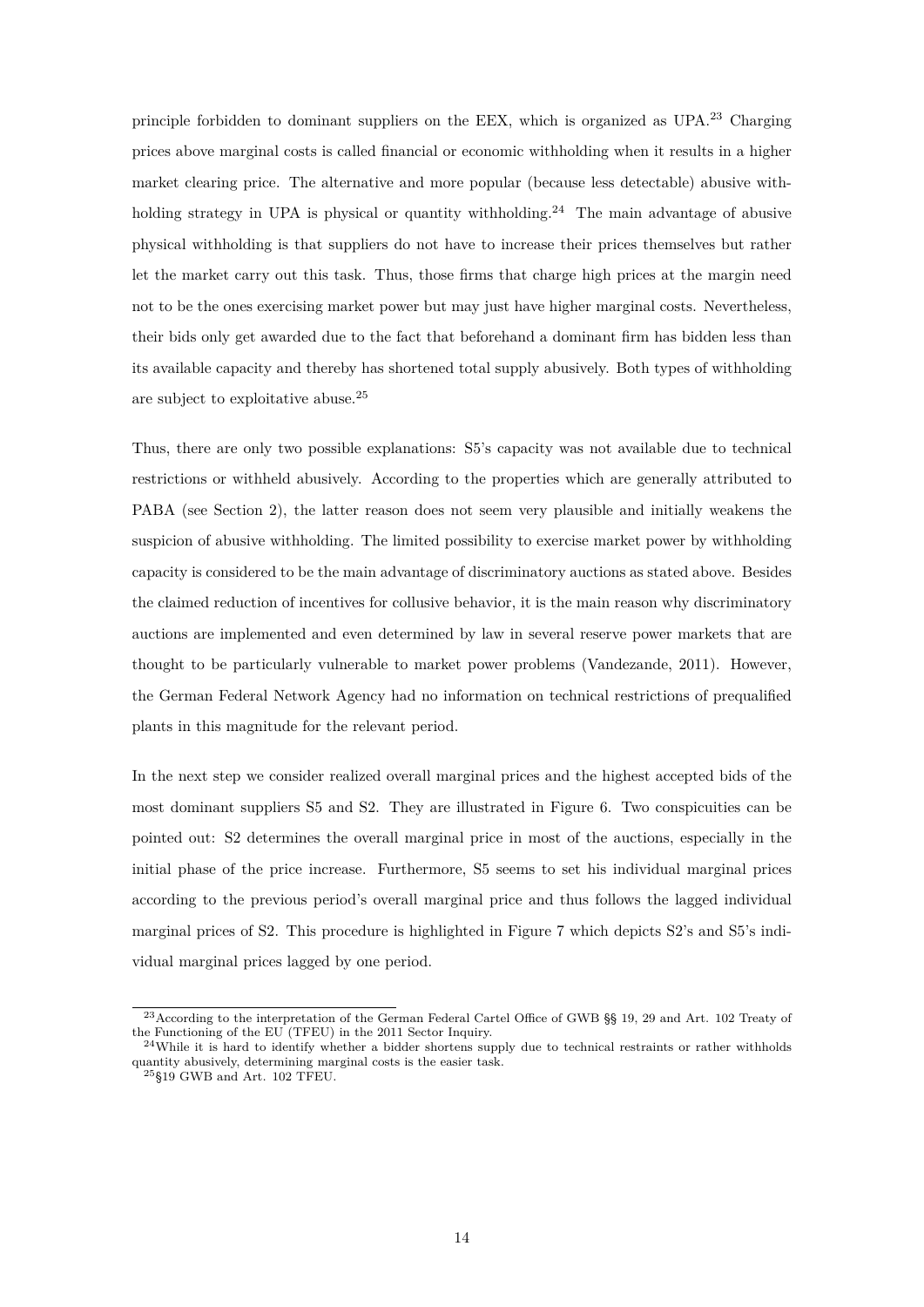

Figure 6: Development of overall marginal prices, marginal prices of Supplier 2 and marginal prices of Supplier 5



Figure 7: Marginal prices of Supplier 5 and marginal prices of Supplier 2 lagged by one period

Now both curves have similar trends and are almost identical in some periods. It seems that S5 chooses his prices completely independently from his costs or opportunity costs (in the sense of lost spot-market profits), since it is doubtful that S5's costs equal the one-period-lagged costs of S2. Especially if we consider S5's behavior in the circled area: S5 chooses a marginal price which is only slightly below the marginal price realized by S2 in t-1, but then clearly determines the marginal price himself. In the following month S5 decreases his marginal price just slightly below the marginal price which would have emerged if S5 would not have been the marginal supplier.<sup>26</sup> At first sight it does not seem rational to do so since he is pivotal and his bids have been accepted.

<sup>&</sup>lt;sup>26</sup>The marginal price then would have been set by S2 with 9 847  $\epsilon$ /MW and S5 choses 9 832  $\epsilon$ /MW for the next month.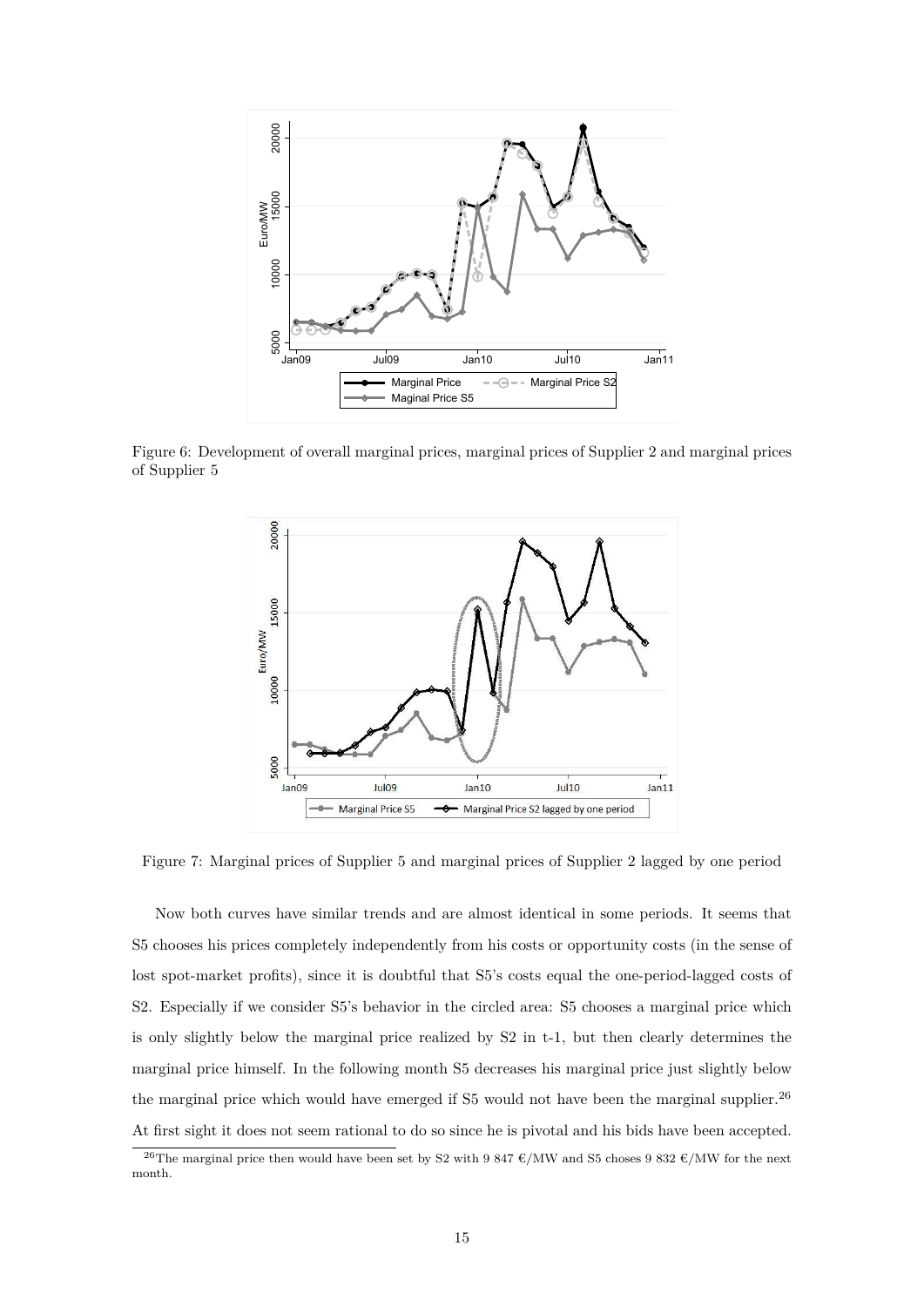However, S5 might wish to avoid being the marginal supplier and had expected a further increase of S2's marginal prices.

With this strategy S5 can not be blamed for the abuse of his dominant position by setting excessively high prices and can legitimate his bidding behavior with the "guess the clearing price" principle of discriminatory auctions.<sup>27</sup> As orienting on historical marginal prices is a typical approach in PABA and often the best guess (see Swider, 2007), this strategy can be legitimized very easily.

In addition to the graphic representation in Figures 6 and 7 we estimate the effect of S2's marginal price from the previous month on S5's current marginal price using the OLS-regression

$$
p_{S5,t}^m = \alpha + \beta_1 p_{S2,t-1}^m + \beta_2 p_{S2,t}^m + \beta_3 p_{S5,t-1}^m + \varepsilon_t,
$$
\n(2)

where  $p_{i,t}^m$  denotes supplier *i*'s marginal prices in *t*. The estimation result from Equation 2 supports our observation of S5's strategic bidding and is displayed in Table 4. Neither S5's own history nor the simultaneous value of S2's marginal price but only S2's one-period lag has a significant impact on S5's marginal price. A 10 percent increase of S2's marginal price results in average 6.5 percent increase of S5's marginal price in the following month.

| Variable            | Coefficient | Std. error | P-Value |      |  |
|---------------------|-------------|------------|---------|------|--|
| constant            | 1986.899    | 768.83     | 0.018   | $**$ |  |
| $p_{S2,t-1}^m$      | 0.65        | 0.156      | 0.001   | ***  |  |
| $p_{S2,t}^m$        | $-0.073$    | 0.154      | 0.641   |      |  |
| $p_{S5,t-1}^m$      | 0.091       | 0.163      | 0.561   |      |  |
| $R^2 = 0.84$        |             |            |         |      |  |
| Adjusted $R^2=0.81$ |             |            |         |      |  |

| F-Statistic=32.164                                            |
|---------------------------------------------------------------|
| $Prob(F-Static) = 0.000$                                      |
| Durbin-Watson stat=2.18                                       |
| Method: Least Squares                                         |
| White heteroskedasticity-consistent std. errors & covariance  |
| **significant at the 5% level, ***significant at the 1% level |

Table 4: Estimation results

Even though bidding on the expectations of marginal prices is rational behavior in PABA, it is somehow surprising that S5 does not have a better estimate than the previous months' marginal prices. In PABA higher marginal prices caused by supply reduction do not directly lead to higher prices for all suppliers. However, the correlation between S5's supply and S2's accepted capacity is significantly negative. Due to the fact that S2 can sell more capacity if S5 decreases his supply, it is of particular interest to take a look at the individual bid functions.

<sup>&</sup>lt;sup>27</sup>Indeed the Federal Network Agency confirmed that the underlying idea in the auctions for reserve power actually is the "guess the marginal price" principle.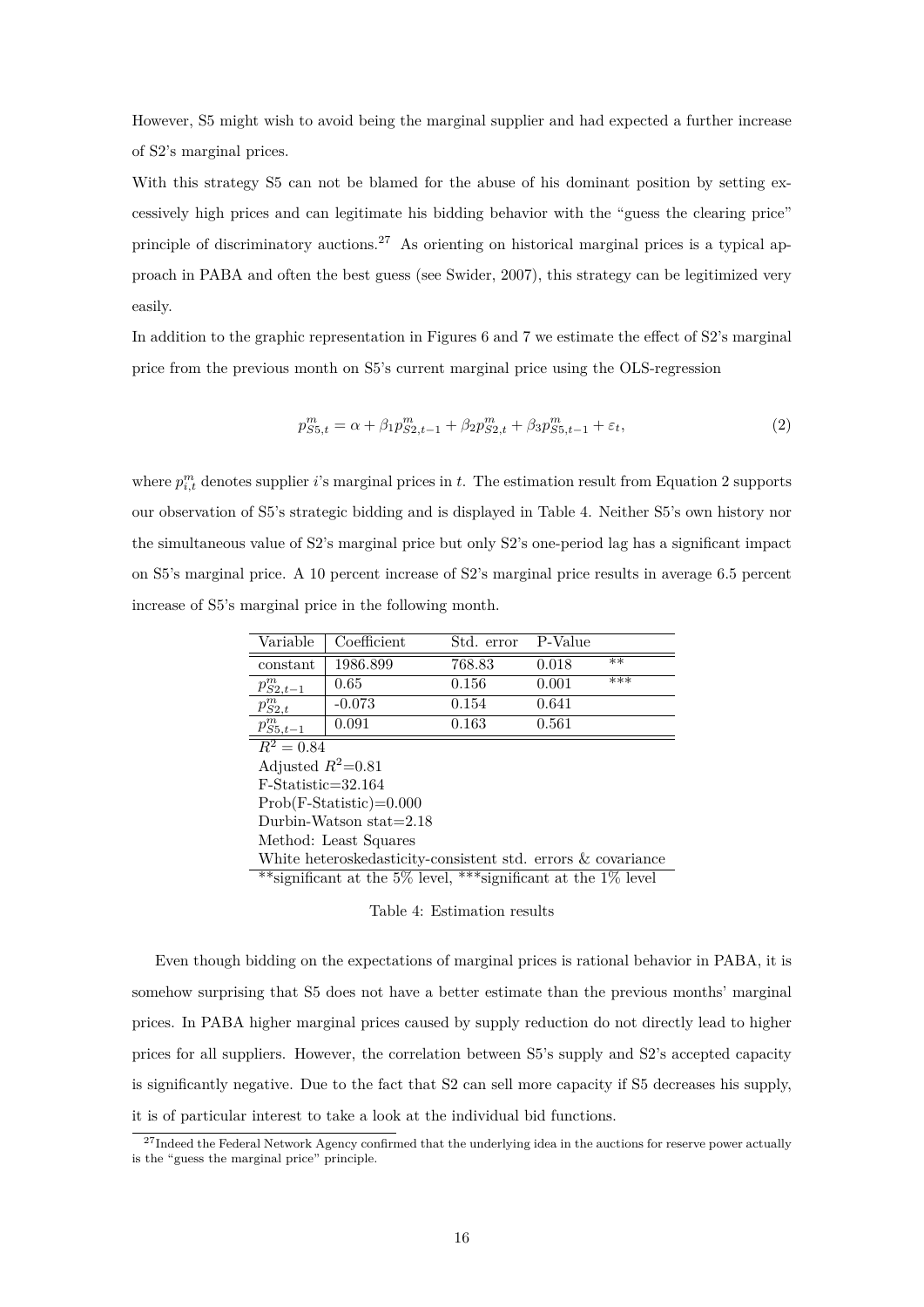

Figure 8: Bidding strategy of the two most dominant suppliers S2 and S5; exemplary: bids in July 2010

Considering Figure 8 shows why both suppliers achieve similar average prices even though S2 obtains significantly higher marginal prices in most auctions. The reason is the sizeable spread between S2's lowest and highest price. While S2 supplies a large number of bids with comparatively low quantity and a steep price function, S5 choses a flat supply curve with only a small number of large-volume bids. The described strategy has already emerged from Table 3 where S5 and S2 significantly differ in their average number of bids, average bid size and average standard deviations of the capacity prices per auction. However, Figure 8 additionally reveals that the majority of the supplied capacity of both suppliers is within the same price interval. As a consequence of S5's supply reduction, more expensive bids of S2 are awarded. Although S2 realizes higher marginal prices with his bidding strategy in scarcity situations, he does not earn higher prices per MW on average and thus initially supports the belief that withholding capacity is less attractive in discriminatory auctions. However, S2's marginal prices take on the role of a price booster and anticipate that a single awarded higher bid might be sufficient for triggering a long-term price increase. Due to the low capacity per bid, S2 does not suffer high losses if an expensive bid is rejected but increases his expected returns for the following periods since he can raise prices for the majority of his capacity and legitimate it with the *guess the marginal price* principle of PABA. This bidding strategy of S2 is sometimes referred as the *hockey-stick-tactic* in academic literature when it comes to discussions about UPA and can be a profitable strategy in scarcity situations. But its validity for discriminatory auctions is either neglected or negated (e.g. Rothkopf (2001), Harlbut et al. (2004), Cramton (2004)). However, our example clearly shows that in contrast to UPA this strategy obviously cannot work in a one-shot game but is profitable and hard to prosecute in repeated discriminatory auctions with highly pivotal suppliers.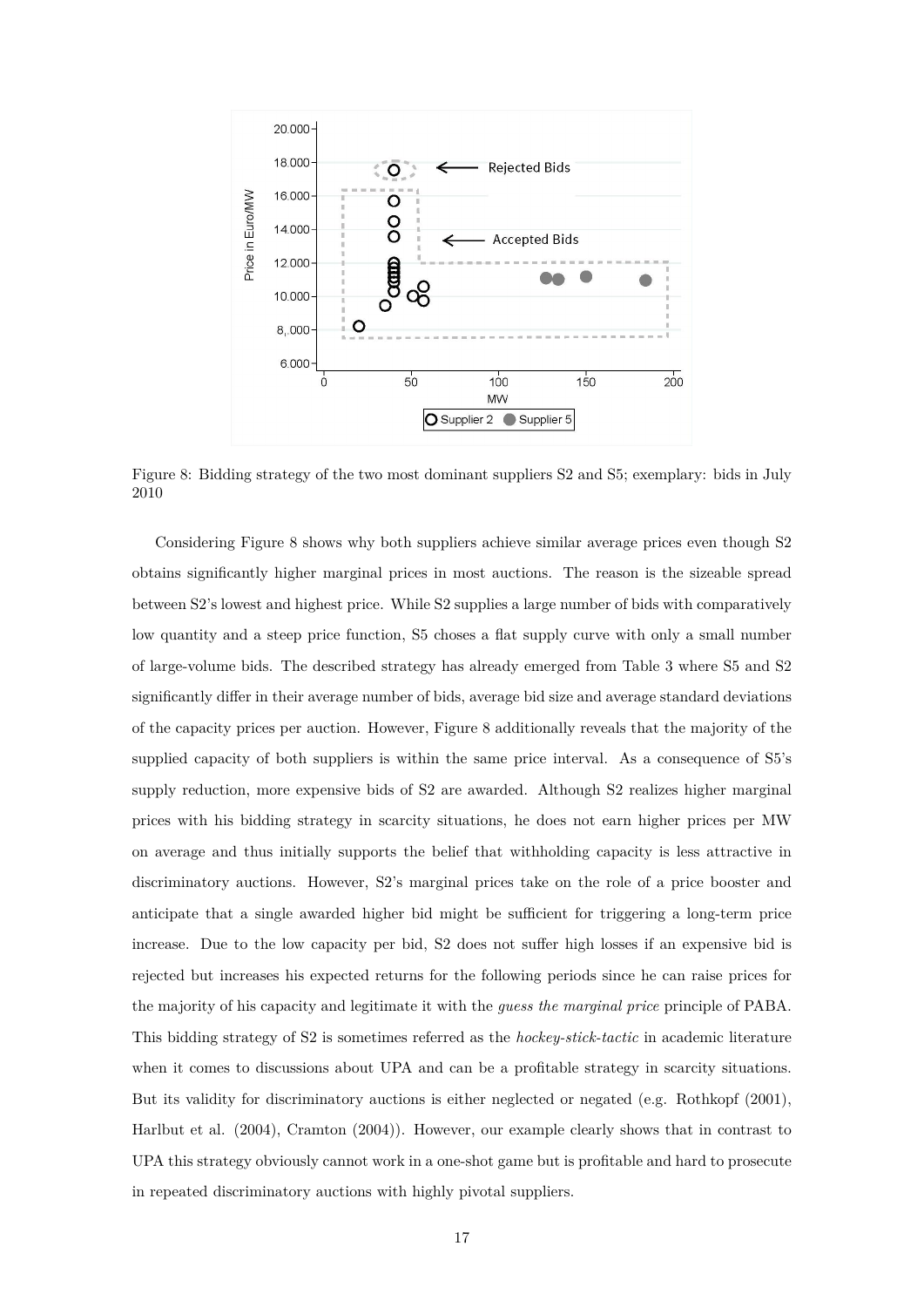The impact of S5's supply on S2's marginal prices is estimated in the regression below and reveals a significant negative correlation between S5's supply and S2's marginal prices. In order to measure the relative effect we use logarithms. The estimation of

$$
log(p_{S2,t}^m) = \alpha + \beta_1 log(SUPPLY_{S5,t}) + \beta_2 log(p_{S2,t-1}^m) + \varepsilon_t
$$
\n
$$
\tag{3}
$$

| Variable                                                                        | Coefficient | Std. Error | P-Value |      |  |
|---------------------------------------------------------------------------------|-------------|------------|---------|------|--|
| constant                                                                        | 7.981       | 2.658      | 0.007   | ***  |  |
| $log(SUPPLY_{S5,t})$                                                            | $-0.609$    | 0.256      | 0.027   | $**$ |  |
| $log(p_{S2,t-1}^m)$                                                             | 0.584       | 0.134      | 0.000   | ***  |  |
| $R^2=0.746$                                                                     |             |            |         |      |  |
| Adjusted $R^2 = 0.721$                                                          |             |            |         |      |  |
| $F-Statistic=29.447$                                                            |             |            |         |      |  |
| Prob $(F\text{-}Statistic)=0.000$                                               |             |            |         |      |  |
| Durbin-Watson stat= $2.86$                                                      |             |            |         |      |  |
| Method: Least Squares, White heteroskedasticity consistent std. errors and cov. |             |            |         |      |  |
| **significant at 5\% level, ***significant at 1\% level                         |             |            |         |      |  |

yields to the results displayed in Table 5.

Table 5: Estimation results

Table 5 suggests that a 10 percent reduction of S5's supply leads to a 6 percent increase of S2's marginal prices on average. Bearing in mind that S5's supply has an impact on S2's marginal prices and thereby with one month delay on S5's marginal and average prices, S2 may obviously increase its prices by reducing its supplied capacity and stages itself as 'follower' while doing so. It can be noted that the drastic price increase was triggered by S5's supply reduction in combination with S2's bidding strategy. At the end of the observed period S5's supply returned to its initial level. However, prices remained at a higher level and all suppliers recorded significantly higher revenues. Even during the period of capacity reduction S5 did not suffer a drop in revenues but could even considerably increase them. Moreover, S5 might have achieved additional revenues by selling the withheld quantity at the spot market, provided that it was not unavailable because of technical restrictions. The development of S5's supply and revenues in the years 2009 and 2010 are illustrated in Figure 9.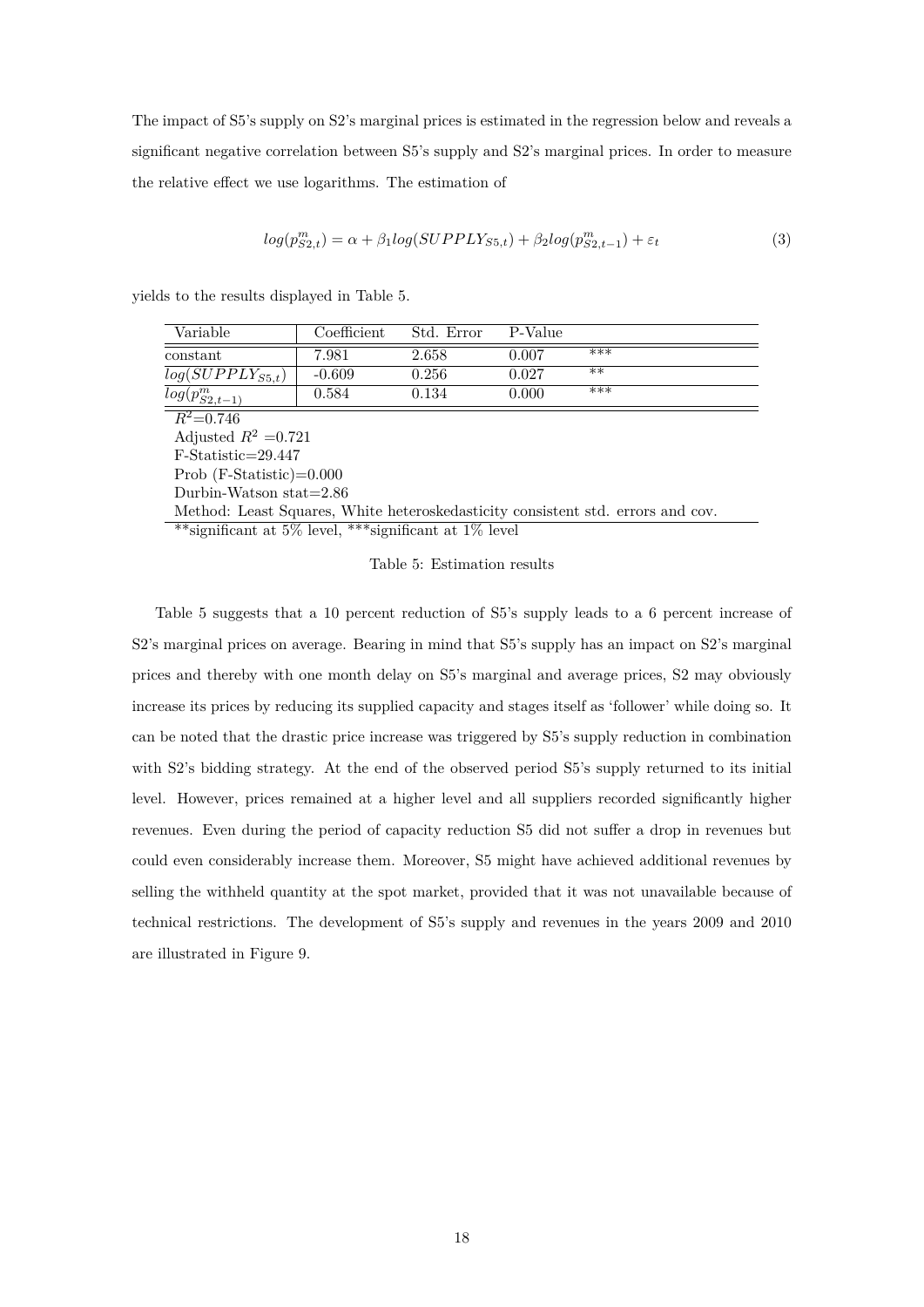

Figure 9: Development of Supplier 5's supply and revenue

Given the small number of observations due to the monthly auction iteration, technical possibilities and reliability of econometric analyses are fairly limited. Nevertheless, the analysis provides a first picture of gaming incentives in PABA when suppliers are pivotal, auctions are repeated regularly and demand is predictable but inelastic which should be the case in virtually all energy markets.

### **6 Conclusion and Policy Implications**

Motivated by a drastic price increase we analyzed the German market for negative secondary reserve. As there were no conspicious movements on the EEX spot-market which serves as a onesided substitute market, the price increase did not appear to be supported by increased costs. We identified a concentrated market with highly pivotal suppliers in an environment with completely price-inelastic demand and high entry barriers. Against this background, we trace back the price increase to a reduction in supply of the most dominant supplier and the interaction of the two most powerful suppliers' bidding behavior afterwards.

Although the possibility cannot be ruled out that the reduction in the most dominant bidder's supply was not subject to systematic withholding but due to technical restrictions, market participants profited from it through repeated pretended "bad guessing". Thereby a spiraling price increase was initiated and prices maintained on a higher level even after supply was brought back to its initial volume again.

Thus, given regulatory threats, the deemed main advantage of pay-as-bid auctions (PABA) over uniform price auctions (UPA) and the popular belief that they reduce dominant suppliers' withholding incentives and diminish their ability to tacitly collude can be rebutted as general rule. In fact, while strategic capacity withholding immediately leads to higher average prices for all suppliers in UPA, in PABA bidders do not directly benefit from it but can generate extra-profits lagged by one period. This supports Kahn et al.'s (2001) proposition, that repetition of bidding proce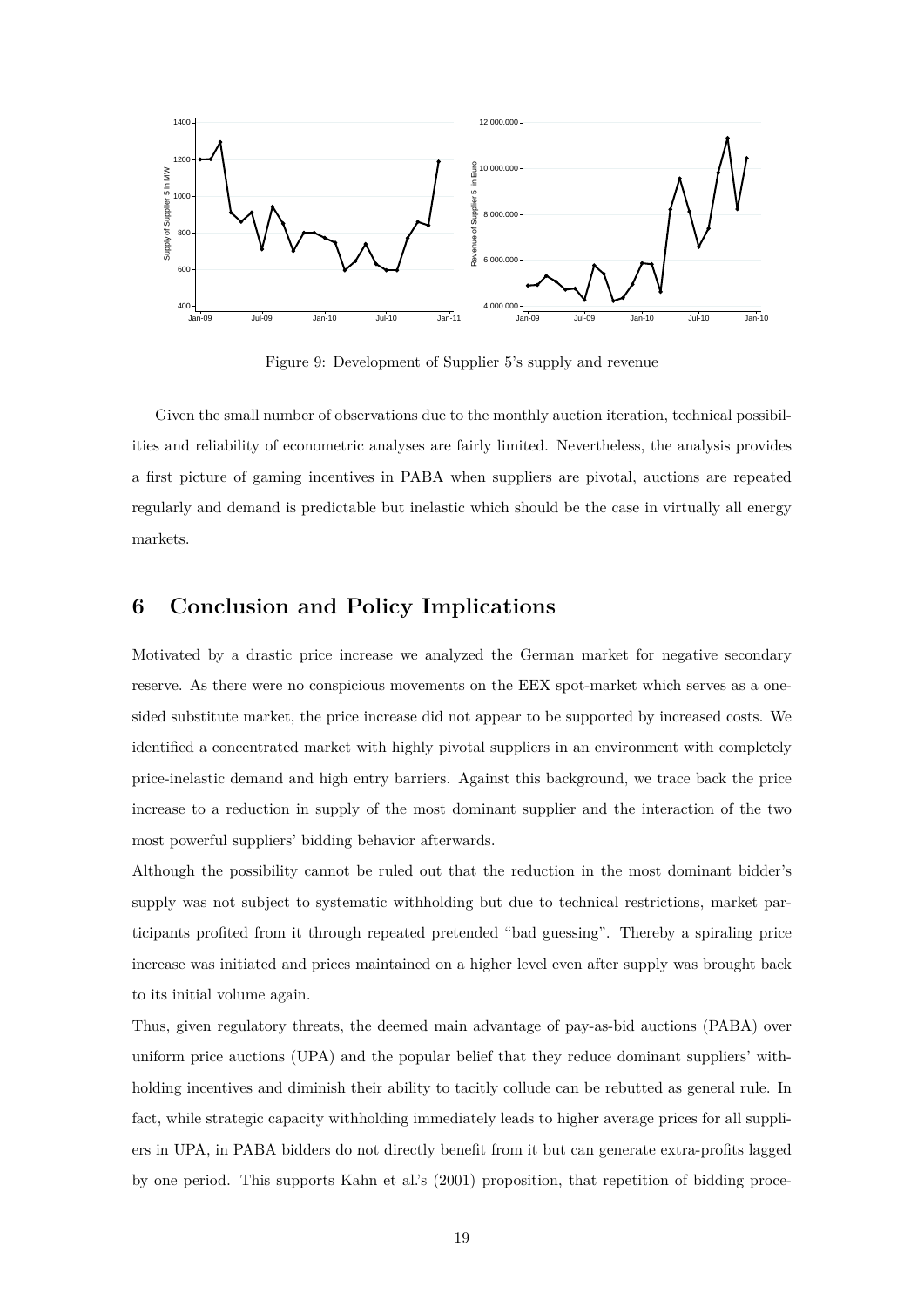dures lend itself to collusion and changes of the auction design would not alter this. However, even if problems arising from market power are present under both frameworks, regulatory authority's power to deter its abuse is a crucial element for the efficiency of the market. Our findings suggest that the auction's settlement rule has a decisive role in explaining the price increase and reveals a particular argument against discriminatory auctions in electricity markets, which is broadly overlooked in the existing literature. As mitigation of the exercise of market power is one key task regulators have to deal with, power of deterrence instruments is inalienable to attain more efficient markets. This postulates that detection and legal prosecution of abusive behavior is feasible.

However, the present PAB settlement legitimizes cost independent price-setting thereby diminishing regulatory authorities' scope in comparison to UP as described below. Due to the inelastic demand, suppliers theoretically can charge infinitely high prices for the share of their capacity for which they are pivotal and bids would still get awarded. Assuming that a regulatory authority monitors the market, which is the case in virtually all energy markets, prices cannot diverge arbitrarily far from their costs under a UP framework. Since regulatory authorities should have at least a rough estimation of the cost levels, marginal suppliers would be confronted with the suspicion of market power abuse if their bids exceed a certain price limit according to GWB and TFEUS. In the US, FERC has the legal power to intervene when prices exceed an "unjust and unreasonable" level as observed 2001 in California.<sup>28</sup> Hence, UPA have a fictional price limit which is directly linked to the marginal supplier's costs. If he exceeds it, he cannot justify his price-setting anymore and has to fear regulatory measures. The PABA does not have such a price limit since prices do not have to reflect costs but inherently legitimates and even forces inframarginal suppliers to charge prices above marginal or opportunity costs. In a competitive environment suppliers in PABA choose prices on the means of their expectations on the current marginal unit's costs and often the prices realized in the previous period is the best guess. Accordingly, price shocks do not (or at least slowly) decline even if costs decrease in future periods. This is in line with Swider (2007) who argues that a slow decrease in minute reserve prices after a shock in 2007 was due to slow adjustments of price forecasts in PABA. However, even in the case of dominant suppliers, which is typical for energy markets, suppliers can rely on the "guess the clearing price" principle of PABA and pretend to guess prices. Then, due to the low level of liquidity and the inelastic demand, a dominant supplier can reduce his capacity and still realize higher profits without having actively raised his prices beforehand in a PABA as well when auctions take place frequentely and demand uncertainity is low. Hence, with completely inelastic demand pivotal suppliers can divide the market tacitly between them and individually profit from that with lower fear of regulatory measures compared to a UPA. We conclude that proving abusive behavior becomes harder in

 $28$ see Wolak (2004).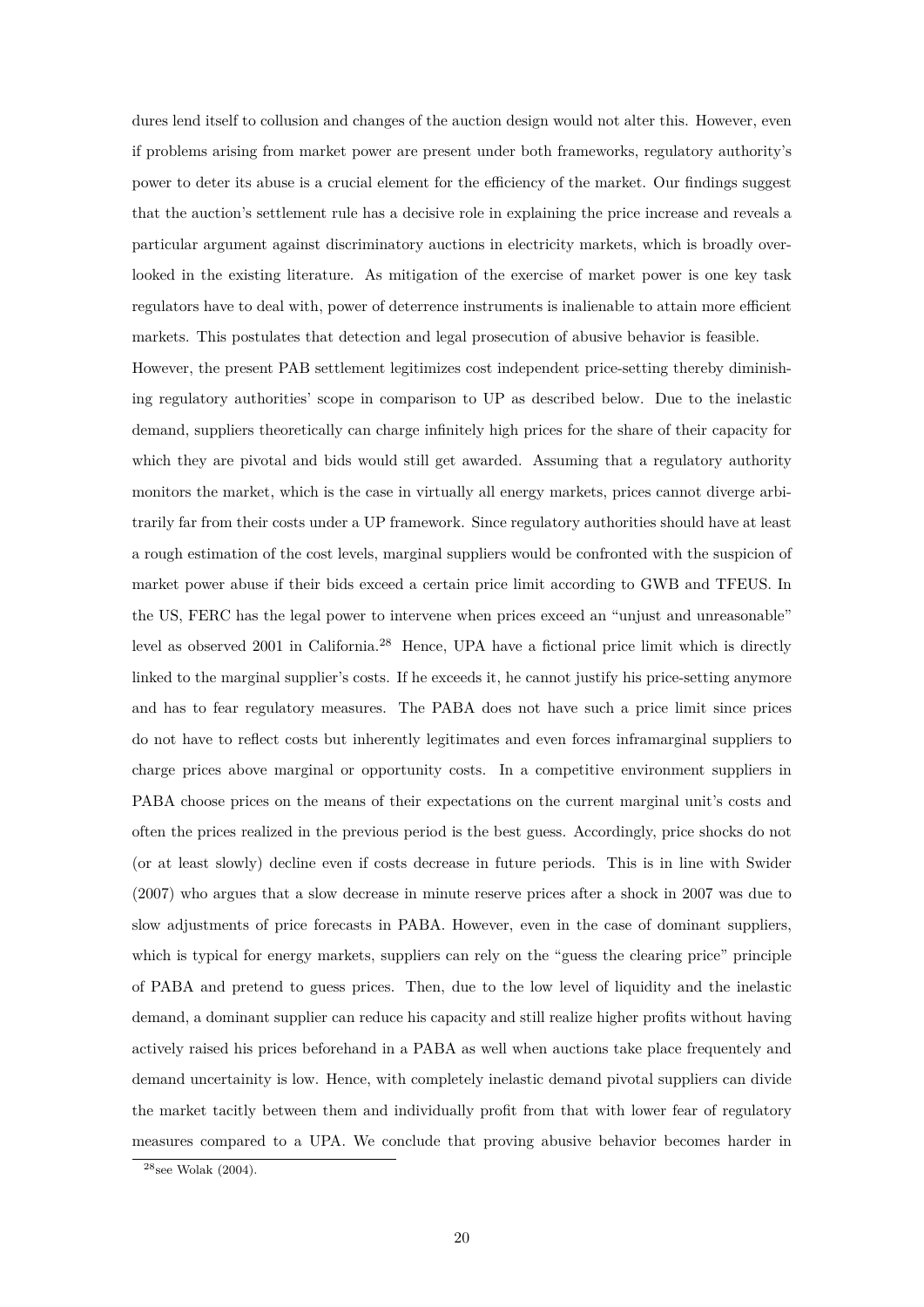discriminatory auctions even when cost estimation is feasible since suppliers can hide behind the "guess the clearing price" principle and guessing prices wrong is not sufficient for legal prosecution. Considering that pivotal suppliers are rather the rule than the exception and there is only little demand elasticity in electricity markets in general (e.g. Borenstein et al., 2002), validity of our findings for other markets depends on the ex ante knowledge of the market's liquidity and the frequency of similar market situations. As both theoretic and experimental studies on auctions do not adequately take monitoring power as a deterrence instrument into account, there is space for further research on this topic.

### **References**

- [1] Ausubel, L., Cramton, P., 2002. Demand Reduction and Inefficiency in Multi-Unit Auctions. Working Paper, University of Maryland.
- [2] Borenstein, S., Bushnell, J.B., Knittel, C., 1999. Market Power in Electricity Markets: Beyond Concentration Measures. The Energy Journal 20 (4), 65-88.
- [3] Borenstein, S., Bushnell, J.B., Wolak, F., 2002. Measuring Market Inefficiencies in California's restructured Wholesale Electricity Market. American Economic Review 92 (5), 1376-1405.
- [4] Bower, J., 2002. Why Did Electricity Prices Fall in England and Wales?. Working Paper EL 02, Oxford Institute for Energy Studies.
- [5] Cabral, L., 2002. The California Energy Crisis. Japan and the World Economy 14, 335-339.
- [6] Cramton, P., 2004. Competitive Bidding Behavior in Uniform-Price Auction Markets. Published in Proceedings of the Hawaii International Conference on System Sciences, January 2004.
- [7] Cramton, P., Stoft, S., 2007. Why We Need to Stick with Uniform-Price Auctions in Electricity Markets. Electricity Journal 20 (1), 26-37.
- [8] Dechenaux, E., Kovenock, D., 2007. Tacit collusion and capacity withholding in repeated uniform price auctions. The RAND Journal of Economics 38 (4), 1044–1069.
- [9] ENTSO-E, 2012. Survey on ancillary services, procurement and balancing market design. ENTSO-E Working Group September 2012. Downloadable at https://www.entsoe.eu/fileadmin/user\_upload/\_library/resources/BAL/121022\_Survey\_on\_AS\_Proc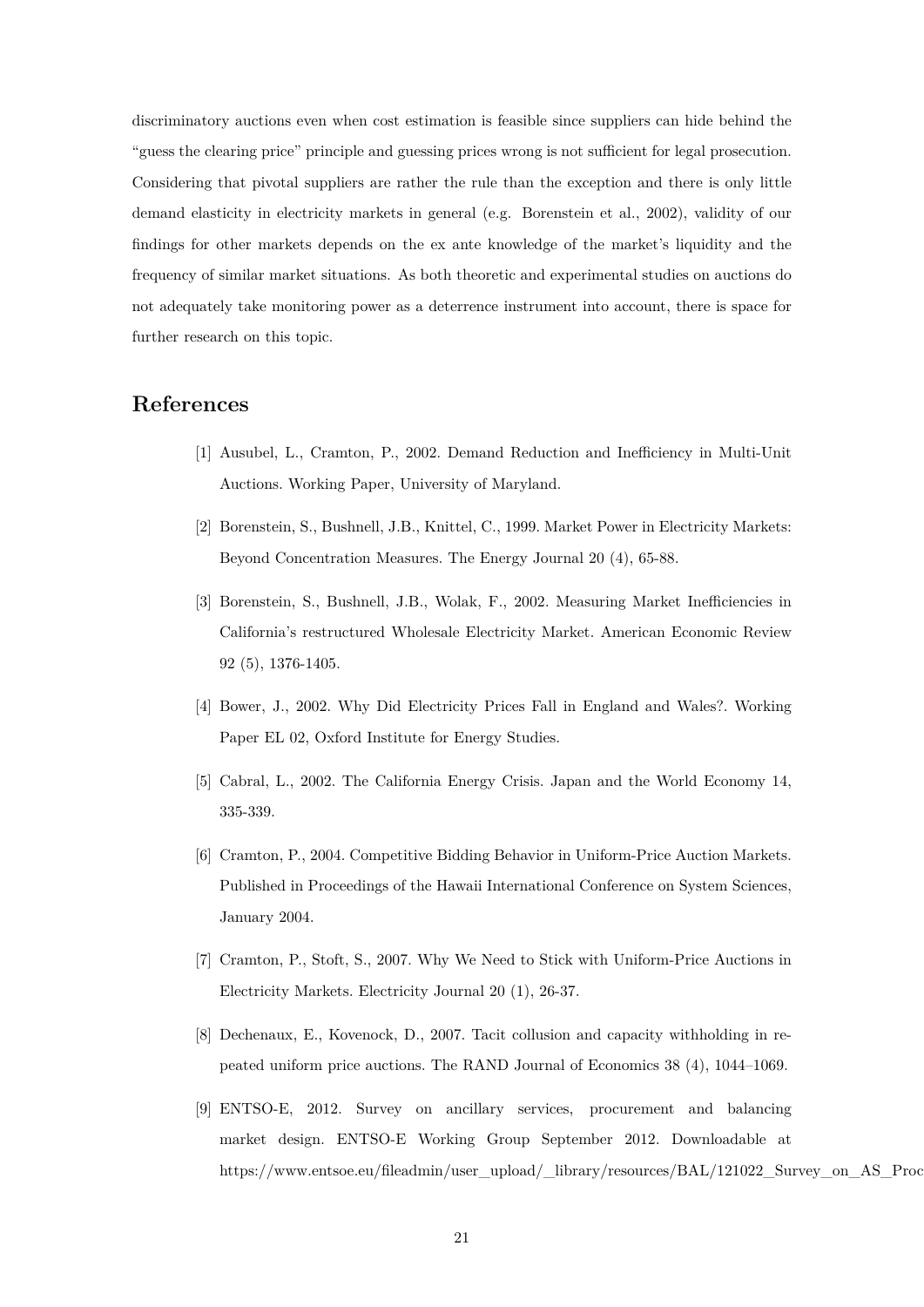- [10] Evans, J., Green, R., 2003. Why did British Electricity Prices Fall after 1998?. Cambridge Working Papers in Economics 0326, Faculty of Economics, University of Cambridge.
- [11] Fabra, N., 2003. Tacit Collusion in Repeated Auctions: Uniform versus Discriminatory. Journal of Industrial Economics 51 (3), 271-293.
- [12] Fabra, N., Toro, J., 2003. The Fall in British Electricity Prices: Market Rules, Market Structure or Both? Industrial Organization 0309001, EconWPA.
- [13] Fabra, N., 2007. Market Design, Market Power and Investment Incentives in Wholesale Electricity Markets. Workshop at Banca d'Italia 24 April2007. Download at http://www.eco.uc3m.es/~nfabra/Docencia/Seminarios/Roma.pdf
- [14] Federico, G., Rahman, D., 2003. Bidding in an Electricity Pay-as-Bid Auction. Journal of Regulatory Economics 24 (2), 175-211.
- [15] Growitsch, C., Mueller, G., Rammerstorfer, M., Weber, C, 2007. Determinantes of Pricing Development in the German Market for Tertiary Reserve Power. WIK Discussion Paper No. 300.
- [16] Growitsch, C., Weber, C., 2008. On the electricity reserves market redesign in Germany. CNI-Working Paper No. 2008-1.
- [17] Growitsch, C., Hoeffler, F., Wissner, M. 2010. Market Power on the German Balancing Power Market. Zeitschrift für Energiewirtschaft 34 (2), 139-148.
- [18] Holmberg, P., 2009. Supply function equilibria of pay-as-bid auctions. Journal of Regulatory Economics 36, 154-177.
- [19] Hurlbut, D., Rogat, K., Oren, S., 2004. Protecting the Market from ''Hockey Stick'' Pricing: How the Public Utility Commission of Texas is Dealing with Potential Price Gouging. The Electricity Journal 17 (3), 26-33.
- [20] Hudson, R., 2000. Analysis of uniform and discriminatory price auctions in restructured electricity markets. Oak Ridge National Laboratory, Oak Ridge TN.
- [21] Joskow, P., Kahn, A., 2002. A Quantitative Analysis of Pricing Behavior in California's Wholesale Electricity Market During Summer 2000. The Energy Journal 23 (4), 1-35.
- [22] Just, S., Weber, C., 2008. Pricing of Reserves: Valuing System Reserve Capacity against Spot Prices in Electricity Markets. Energy Economics 30 (6), 3198-3221.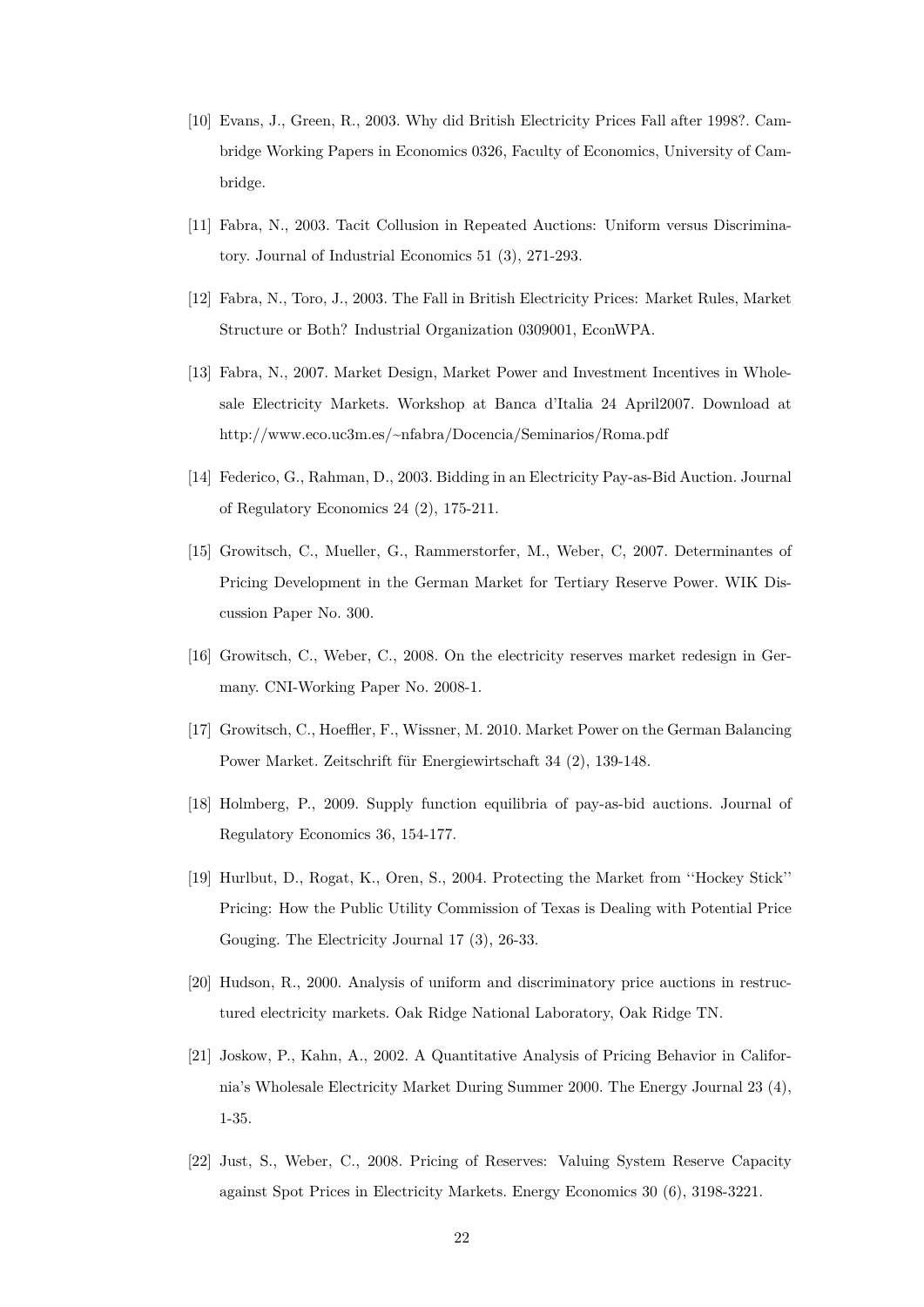- [23] Kahn, A., Cramton, P., Porter, R, Tabors, R. 2001. Uniform Pricing or Pay-as-Bid Pricing: A Dilemma for California and Beyond. The Electricity Journal 14 (6), 70-79.
- [24] Klemperer, P., 2002. What Really Matters in Auction Design. Journal of Economic Perspectives 16 (1), 169-189.
- [25] Mueller, G., Rammerstorfer, M., 2008. A theoretical Analysis of Procurement Auctions for Tertiary Control in Germany. Energy Policy 36 (7), 2620-2627.
- [26] Muesgens, F., Ockenfels, A., Peek, M., 2011. Economics and Design of Balancing Power Markets in Germany. University of Technology Cottbus Working Paper 01/2011.
- [27] Newbery, D., 2003. The effect of NETA on wholesale electricity prices. Department of Applied Economics Cambridge, UK.
- [28] Rassenti, S., Smith, V., Wilson, B., 2003. Discriminatory Price Auctions in Electricity Markets: Low Volatility at the Expense of High Price Levels. Journal of Regulatory Economics 23 (2), 109-23
- [29] Richter, J., 2012. On the Interaction between Product Markets and Markets for Production Capacity: The Case of the Electricity Industry. EWI Working Paper No 11/09.
- [30] Rivero, E., 2011. European Balancing Markets. Energy Market (EEM), 2011 8th International Conference on the European, 333-338.
- [31] Rothkopf, M., 2002. Control of Market Power in Electricity Auctions. The Electricity Journal 15 (8), 15-24.
- [32] Schmalensee, R., Golub, B., 1984. Estimating effective concentration in deregulated wholesale electricity markets. The RAND Journal of Economics 15 (1), 12-26
- [33] Sheffrin, A., 2001. Critical Actions Necessary for Effective Market Monitoring. Draft Comments Dept of Market Analysis, California ISO, FERC RTO Workshop.
- [34] Sheffrin, A., 2002a. Predicting Market Power Using the Residual Supply Index. Presented to FERC Market Monitoring Workshop December 3-4, 2002.
- [35] Sheffrin, A., 2002b. Empirical evidence of strategic bidding in California ISO real-time market", in Electric Pricing In Transition, Norwell, MA: Kluwer 267-281.
- [36] Swider, D.J., 2007. Competition in the German Market for Power Systems Reserve?. Energiewirtschaftliche Tagesfragen 57 (9), 32-37.